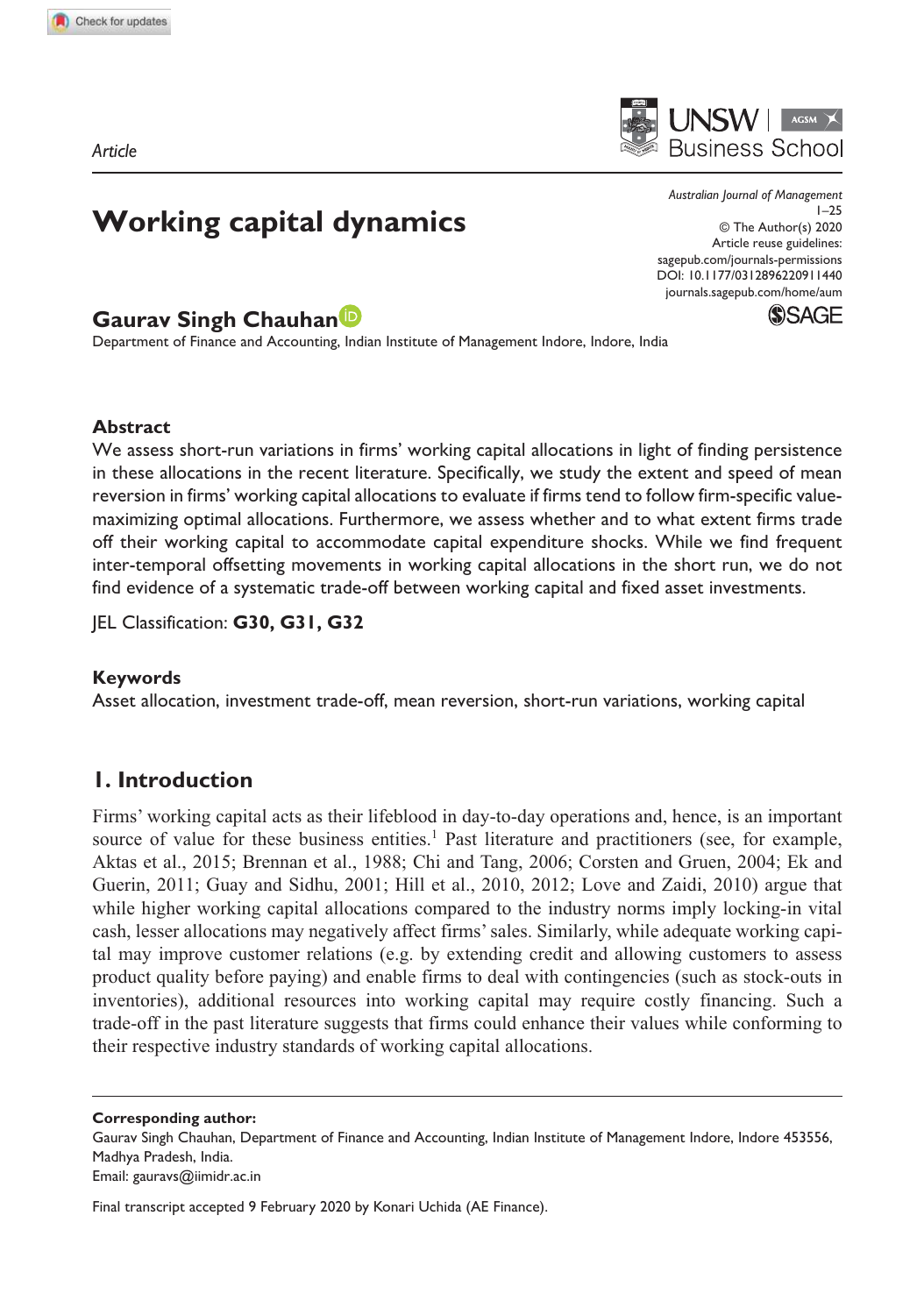Similarly, given that components of working capital—namely, accounts receivable, inventories, and accounts payable—are turned over several times in a year, working capital allocations are deemed a flexible source of financing in the past literature. Accordingly, firms may swiftly modulate their allocations to cater to firms' specific objectives. For example, working capital allocations can be modulated to absorb exogenous shocks to firms' capital expenditure schedule (see, for example, Ben-Nasr, 2016; Ding et al., 2013; Fazzari and Petersen, 1993). It is argued that when firms are not likely to generate enough operating cash, they may squeeze their working capital allocations, at least temporarily, to generate the incremental cash flows needed for capital expenditures.

Past literature, therefore, suggests that working capital acts as a tactical tool for firms' value creation. Recent research, however, disagrees with this view and rather suggests a much broader strategic role for firms' working capital. Contrary to the past literature, Chauhan (2019) finds that firms' relative working capital allocations within the industry remain persistent for several years suggesting that these allocations are driven primarily by firm-specific strategic motives rather than normative concerns over improving inter-temporal cash flows and sales.

Persistent working capital allocations imply that firms may not be actively conforming to industry mean or median working capital allocations, at least systematically over the long run. Nevertheless, nothing stops the firms from pursuing a firm-specific optimal allocation driven by their strategic concerns. Furthermore, at least in the long run, firms may not be systematically using working capital to absorb exogenous shocks to their capital expenditure schedule.

Although persistent working capital allocations imply that the magnitude of deviations from the long-run mean working capital allocations is relatively insignificant to cause any systematic chase toward industry median allocations, we still do not know the nature of these deviations. For example, although it appears that variations in working capital allocations from their long-run means, if any, would eventually die out, it is still not evident whether they die out sooner or later. We may envisage a long-run mean working capital allocation even if deviations revert to their means relatively infrequently. Furthermore, if such reversion is asymmetric toward and away from the industry mean allocations (e.g. if firms stay deviated from their means longer while being closer to industry mean and vice versa), we may still infer conformance to industry mean allocations, at least in the shorter run. Furthermore, if the deviations from the long-run means die out relatively later, firms could still make an active trade-off between working capital and capital expenditure, at least in the short run.

To illustrate the short-run variation in working capital allocations, Figure 1 plots working capital allocations (the ratio of net operating working capital to average total assets) for two firms (WSI Industries Inc. and Arts-Way Manufacturing Inc.) in the machinery industry along with the industry median between the years 1984 and 2014. It appears that working capital allocations for the two firms remain range bound and never cross the industry median on the other side in a long span of more than 30 years. However, even though the allocations for the two firms remain range bound in the long run (and hence persist relatively within their industry), they vary quite frequently around their long-run means in the short run.

Motivated by such matters of empirical inquiry, in this article, we investigate the short-run variations in working capital allocations. Specifically, first, we evaluate the extent and speed of mean reversion in firms' working capital allocations. Second, we assess whether and to what extent firms trade off working capital to accommodate capital expenditure shocks.

Our findings suggest frequent inter-temporal offsetting movements in working capital allocations in the short run. Resorting to a partial-adjustment dynamic framework, consistent with Baños-Caballero et al. (2010, 2013), we also find rapid mean reversion such that firms typically retrace more than two-thirds of their deviations from the mean in just about a year. Thus, while there may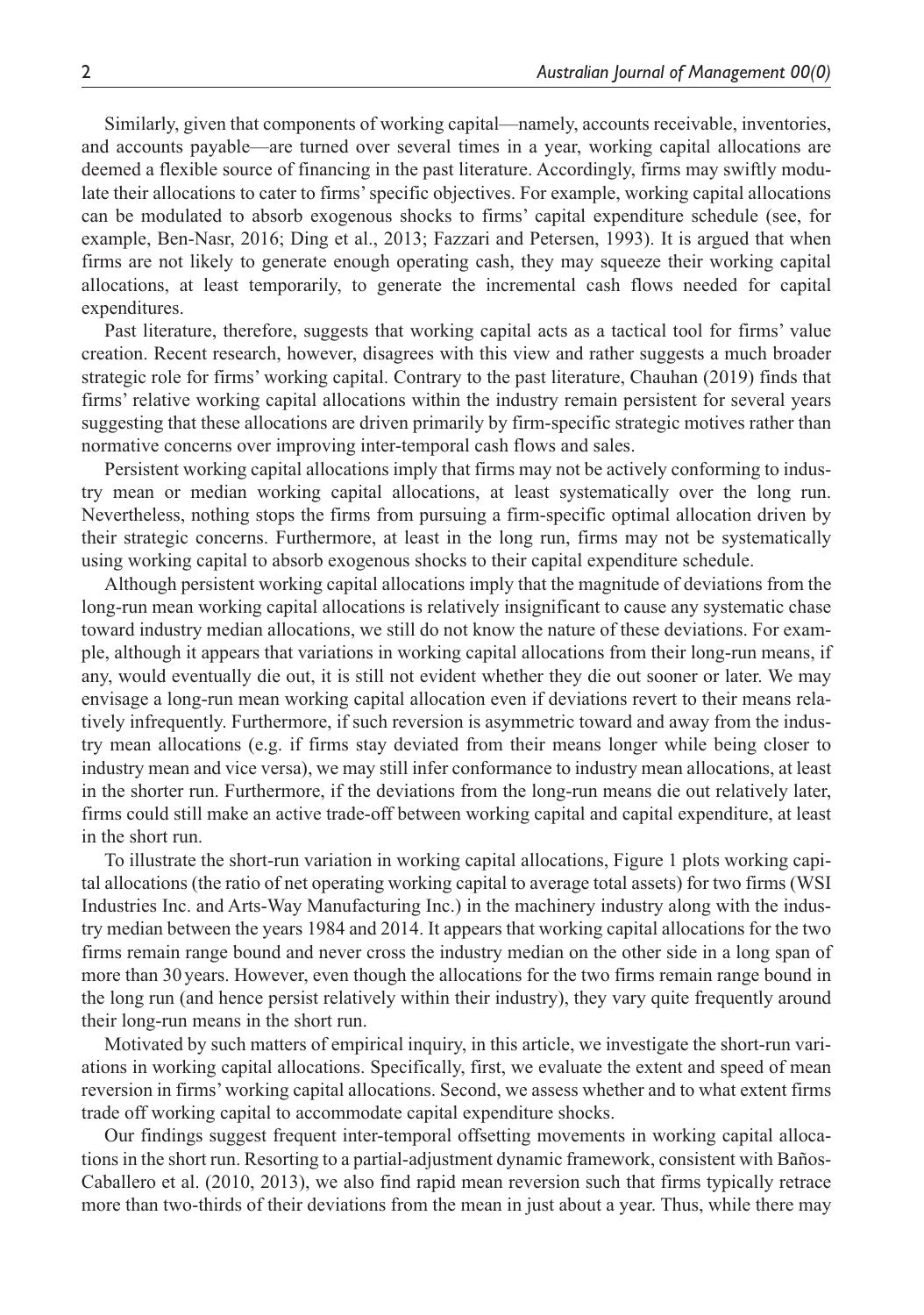

**Figure 1.** Illustrating variations in working capital allocations in the long as well as the short run. Figure 1 plots the ratio of net operating working capital to average total assets for two firms (WSI Industries Inc. and Arts-Way Manufacturing Inc.) in the machinery industry in the United States along with the industry median between the years 1984 and 2014.

not be any systematic chase for an industry-wide optimal allocation, consistent with other firmlevel corporate policies, firms actively tend to pursue their firm-specific optimal allocation.

Although an active trade-off between working capital and capital expenditures is not ex ante supported by rapid mean reversion in working capital allocations, we formally evaluate the degree of such trade-off. We find that at least a part of the findings in the past literature regarding such trade-off could be due to the inordinate heterogeneity introduced by the sample firms when their investments are not comparable to each other. We overcome these measurement issues and identify a general relationship between working capital and fixed asset investments.

We do not find evidence of a systematic trade-off between working capital and fixed asset investments. On the contrary, we find that these two investments relate positively, suggesting that such investments do not generally compete with each other. Firms making more of fixed asset investments are also making more working capital investments as a proportion of their initial endowments of long-term assets and working capital, respectively. Interestingly, when these two investments are positively correlated, the relative allocations of working capital and fixed asset investments with respect to the firms' total assets would remain largely stagnant. Complementarity in the two investments, therefore, is consistent with the systematic persistence in working capital allocations found in Chauhan (2019).

The remainder of this article is organized as follows. Section 2 presents the background literature. Section 3 describes the data and provides summary statistics. Section 4 assesses the extent of short-run variations in working capital allocations and identifies the speed of mean reversion. Section 5 explores the trade-off between working capital and fixed investments. Section 6 concludes the article.

## **2. Background literature**

Several past studies suggest tactical value creation through active management of firms' working capital (see, for example, Aktas et al., 2015; Baños-Caballero et al., 2014; Ben-Nasr, 2016; Cunat,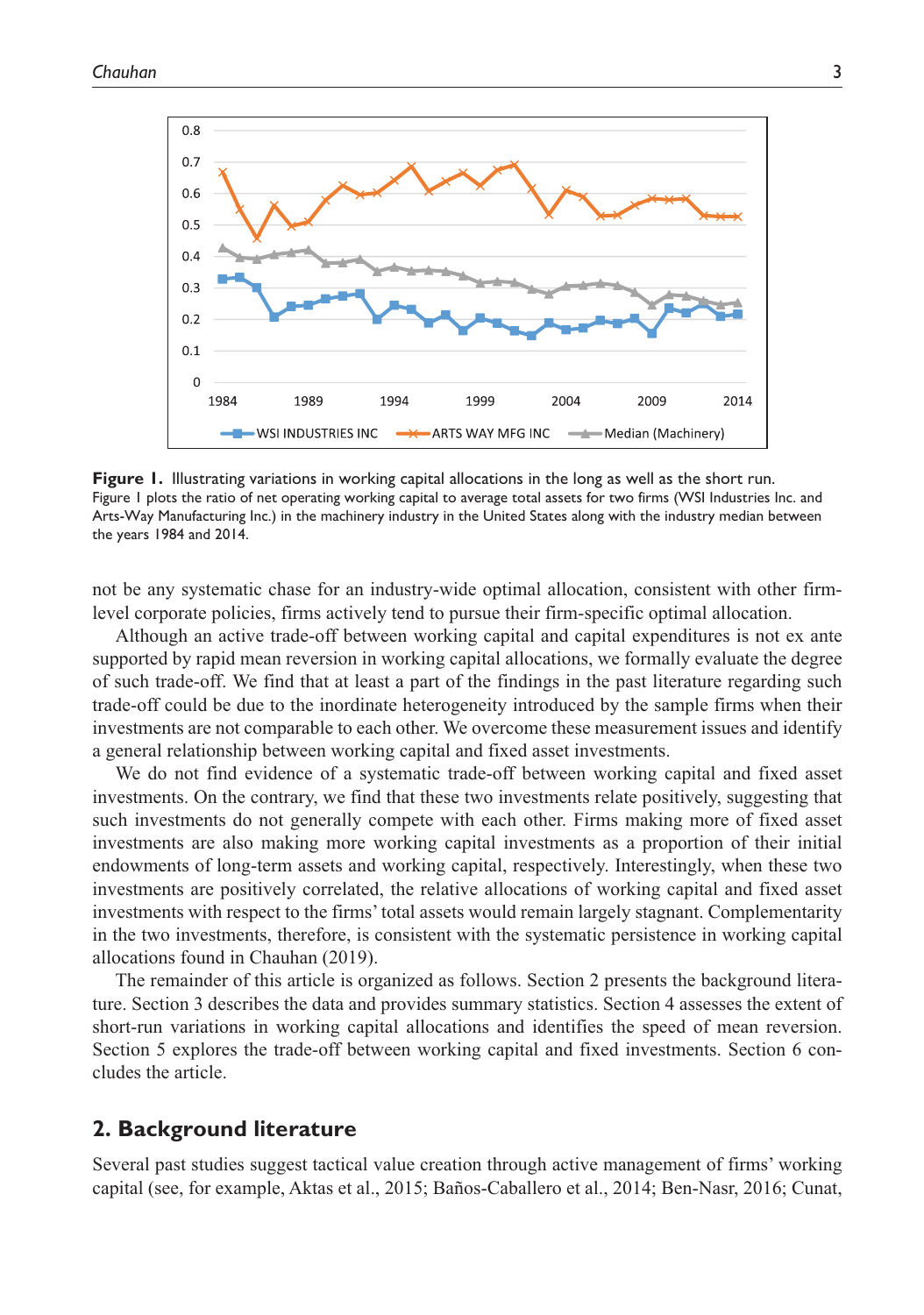2007; Ek and Guerin, 2011; Frankel et al., 2017). According to these studies, working capital is a relatively flexible asset that can be easily liquidated to provide much needed inter-temporal cash flows to the firms. Similarly, the allocations can be readily stretched to incentivize additional sales through new customers. In other words, working capital allocations can be swiftly modulated to achieve the desired operational efficiency. However, Chauhan (2019) shows that such modulations are absent in the cross-section of the data available for the firms in the United States.

Chauhan (2019) finds that firms' relative working capital allocations, while being quite different within and across industries, persist for long periods, often exceeding several years. Even when firms deviate from their long-run mean allocations, these deviations are not quite enough to make serious transitions within the industry. Thus, firms with low and high working capital allocations tend to co-exist without much change in their relative rankings for years. These findings are consistent with the idea of firms' "permanent working capital" put forth by Nunn (1981).

Past literature also suggests working capital acting as an inter-temporal buffer to accommodate unexpected shocks in capital expenditures and hence smoothen its course. Ben-Nasr (2016), Ding et al. (2013), and Fazzari and Petersen (1993) suggest that firms tend to absorb exogenous shocks in their capital expenditure schedules by varying their working capital investments. The authors show that working capital investments are negatively related to capital expenditures. Furthermore, such a trade-off is more prominent for firms facing financial constraints. Importantly, however, persistence in working capital allocations is contrary to the idea of such an active trade-off between working capital and fixed asset investments.

#### **3. Data and summary statistics**

The data consist of annual financial records of all available nonfinancial US firms (excluding utilities and real estate sector firms) in Compustat during the period from 1984 through 2014 (both inclusive).<sup>2</sup> Excluded are firm-year observations with any missing values of any relevant variable in univariate and multivariate analyses. Further exclusion involves observations with annual sales less than US\$10 million, net fixed assets and total debt exceeding total assets, negative debt-tototal asset ratio, negative operating income before depreciation, and negative investments in fixed assets in a year. We winsorize these variables at their one percentile tails at both ends.

The final dataset consisted of (1) a full sample of 9582 firms, (2) a constant sample of 228 firms surviving throughout the period of analysis, (3) sample of firms having data on working capital for at least 5 (6304 firms) and 15 years (1957 firms). Appendix 1 provides the measurements and definitions of relevant variables of interest. Appendix 2 shows the summary statistics for these variables for the full and constant samples of firms. Appendix 3 reports pairwise correlations for all the variables of interest.

## **4. Short-run variations in working capital allocations**

While exploring determinants of firms' relative working capital allocations, Chauhan (2019) finds a dominant firm fixed effect suggesting persistence in these allocations in the long run.<sup>3</sup> Although such persistence rules out any industry-wide optimal allocation, firms may be actively pursuing their firm-specific allocations. The relative contribution of the firm fixed effect would remain dominant in the long run even if working capital allocations (1) remain passive throughout, (2) persist for some time around both sides of their time-invariant means, or (3) frequently oscillate around these mean allocations. Thus, it is not evident whether working capital allocations are truly time invariant or frequently vary around their means in the short run. Nevertheless, persistent working capital allocations imply that deviations, if any, from their long-run means would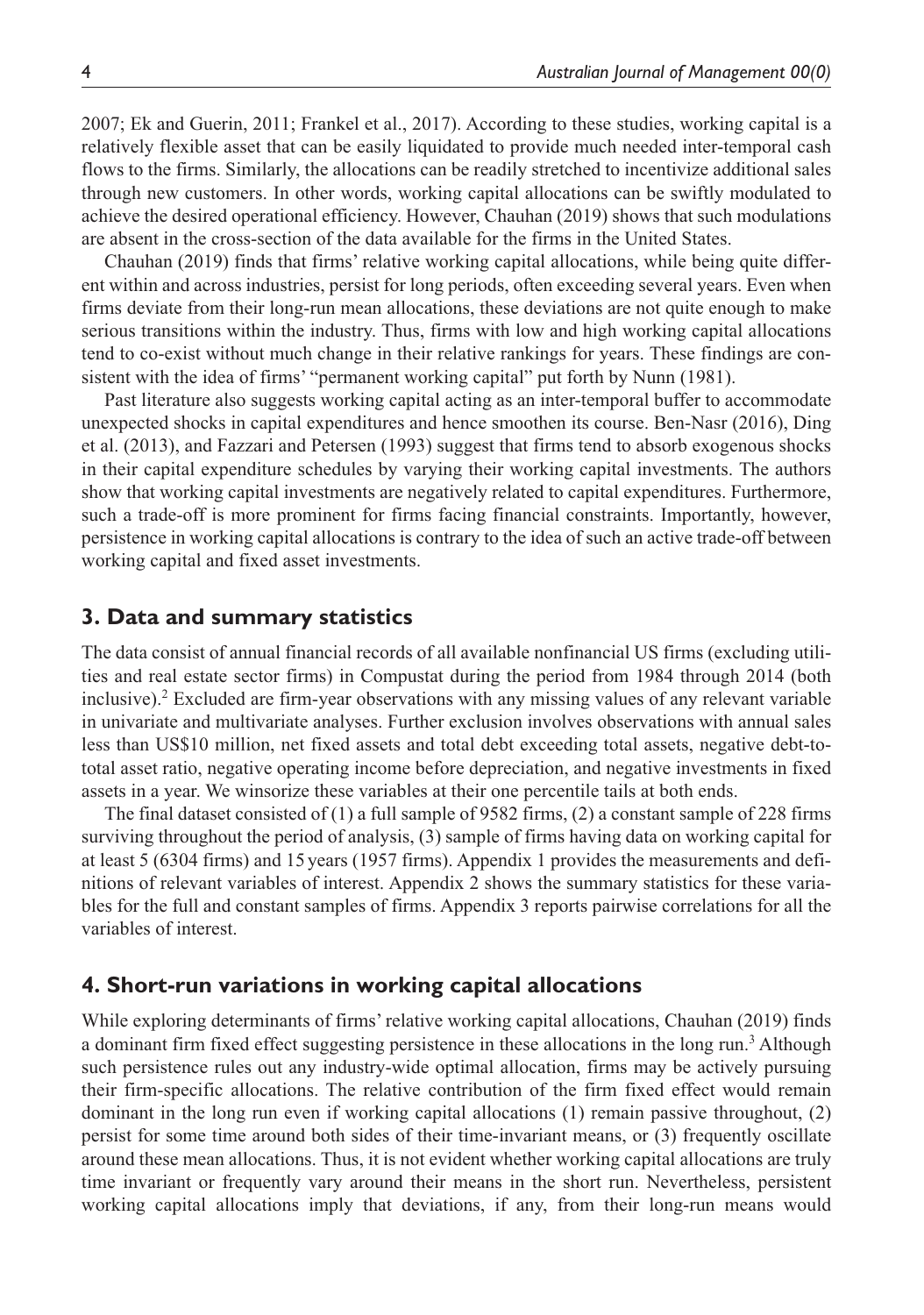eventually die out. Depending on the speed and frequency of mean reversion, we can infer if firms would be actively pursuing their firm-specific allocations and whether working capital investments can be set to trade off capital expenditures. In this section, we investigate the dynamic nature of persistence in working capital allocations by studying these variations in the short run.

#### *4.1. Dynamic nature of persistence*

We take a closer look at the inter-temporal movements in the relative working capital allocations to identify whether these allocations are also time invariant in the short run. If the observed persistence in working capital allocations is due to their truly passive nature or their persistence for some time around their means, we expect a strong serial correlation among consequent allocations.<sup>4</sup> However, if these allocations are frequently oscillating around a mean, the serial correlation would be modest at best.

We test for these two competing possibilities by estimating the effect of serial correlation in the error term, possibly induced due to the strong persistence of the working capital allocations in the long run. Specifically, we focus on the following system of equations using the fixed-effects model that allows for autoregressive disturbances

$$
NWCR_{i,t} = \alpha + \beta_j \cdot X(fs)_{i,t-1} + \eta_i + \lambda_t + u_{i,t}
$$
 (1)

$$
u_{i,t} = \rho \cdot u_{i,t-1} + \varepsilon_{i,t} \tag{2}
$$

where, as in Chauhan (2019), *NWCR*<sub>*i*,*t*</sub> represents the firms' relative working capital allocations measured as the ratio of net operating working capital to total net assets scaled by the median of this ratio for respective industries in a given year.<sup>5</sup> Net operating working capital is calculated as accounts receivable plus inventories minus accounts payable, and total net assets as the difference between total assets and accounts payable.<sup>6</sup> Scaling or adjusting working capital allocations by their industry median rather than using an industry fixed effect enables simultaneous control for unobserved heterogeneity at the firm and industry levels in equation (1). Such adjustment is also important given that industry median working capital allocations differ significantly across industries (see, for example, Filbeck and Krueger, 2005; Hawawini et al., 1986; Weinraub and Visscher, 1998) and such differences persist for long (Chauhan, 2019).

 $X(fs)$ <sub>i,t-1</sub> are the lagged values of the set of firm-specific control variables described in Appendix 1. We have used lagged values of all the control variables to alleviate any endogeneity concerns in the estimation.  $\eta_i$  represents time-invariant firm fixed effects and  $u_{i,t}$  represents serially correlated error terms, which are assumed to be stationary and autoregressive of order one;  $\rho$  is the autoregressive or serial correlation coefficient of interest;  $\varepsilon_i$ , represents the stochastic error term, which is uncorrelated but possibly heteroscedastic. We use cluster-robust standard errors, clustered at the firm level, to adjust for the possible heteroscedasticity. Importantly, we observe the serial correlation of order one to focus on the consequent movement in the firms' working capital allocations.

The results shown in Table 1 suggest that while the serial correlation coefficient is 0.20 for the full sample, it is 0.32 for the constant sample of firms. The higher coefficient for the latter sample is probably due to the greater number of observations per firm, leading to a more homogeneous sample. However, since these coefficients are bounded well below unity, the autoregressive effect, per se, is quite small in magnitude. Low serial correlation implies that consequent working capital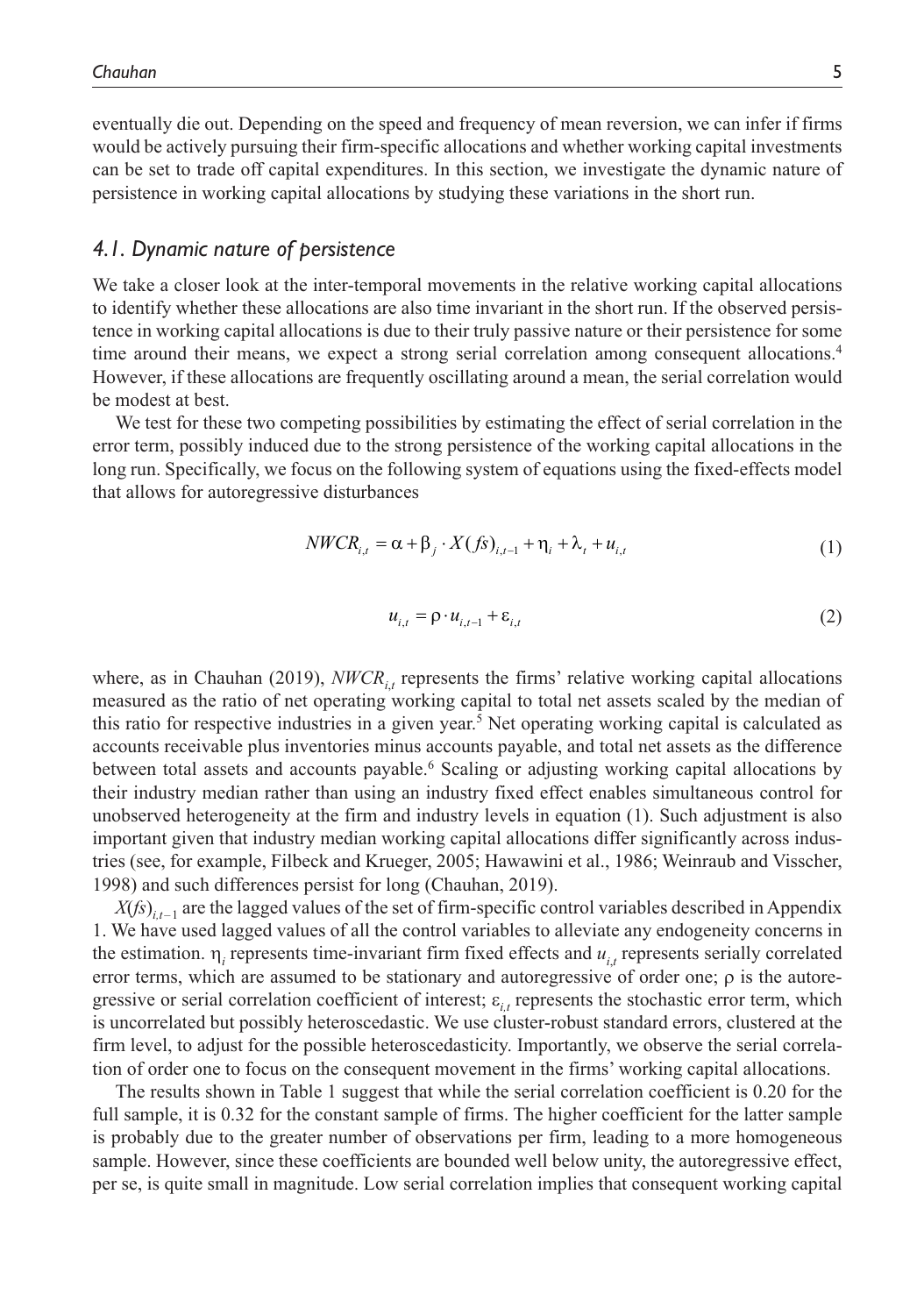|             | Full sample |           |                   | Constant sample |          |                   |
|-------------|-------------|-----------|-------------------|-----------------|----------|-------------------|
|             |             |           |                   | $\overline{2}$  |          |                   |
|             | Coeff.      | t stat.   | Eco. significance | Coeff.          | t stat.  | Eco. significance |
| SIZE        | 0.028       | 1.170     | 0.063             | 0.001           | 0.020    | 0.002             |
| <b>TAN</b>  | $-1.272***$ | $-9.500$  | $-0.289$          | $-0.690**$      | $-1.800$ | $-0.137$          |
| LEV         | $-0.106$    | $-1.170$  | $-0.019$          | $0.646***$      | 2.340    | 0.084             |
| AGE         | $0.251***$  | 2.700     | 0.167             | $-0.974$        | $-0.260$ | $-0.6$            |
| <b>RND</b>  | 0.104       | 0.350     | 0.008             | 1.837           | 1.170    | 0.065             |
| <b>RSK</b>  | 0.005       | 0.160     | 0.002             | $-0.094$        | $-0.710$ | $-0.018$          |
| <b>CASH</b> | $-1.126***$ | $-10.210$ | $-0.191$          | $-0.195$        | $-0.530$ | $-0.018$          |
| SV          | $0.033***$  | 1.990     | 0.040             | $0.122***$      | 4.530    | 0.227             |
| SG          | $0.038*$    | 1.640     | 0.017             | $-0.233***$     | $-2.230$ | $-0.050$          |
| <b>ALTZ</b> | $0.016*$    | 1.390     | 0.042             | 0.109           | 1.200    | 0.108             |
| <b>STA</b>  | $0.245***$  | 7.570     | 0.200             | $0.291***$      | 2.190    | 0.206             |
| <b>MSHR</b> | $-4.547***$ | $-4.250$  | $-0.115$          | 1.332           | 0.470    | 0.049             |
| PRF         | $0.445***$  | 4.750     | 0.089             | 0.710           | 1.120    | 0.050             |
| <b>CPX</b>  | $-0.118$    | $-0.710$  | $-0.010$          | 0.499           | 0.960    | 0.031             |
| ACQ         | 0.053       | 0.570     | 0.005             | 0.241           | 1.070    | 0.021             |
| Constant    | $-0.281*$   | $-1.550$  |                   | $-0.327$        | $-0.810$ |                   |
| Year FE     | Yes         |           |                   | Yes             |          |                   |
| $\rho$      | 0.201       |           |                   | 0.320           |          |                   |
| N           | 65,185      |           |                   | 5608            |          |                   |
| Adj. $R^2$  | 0.023       |           |                   | 0.049           |          |                   |

**Table 1.** Effect of serial correlation in the error term.

FE: fixed effect.

This table shows the results of estimating the effect of serial correlation in the error term using system of equations (1) and (2) that use the fixed-effects model that allows for autoregressive disturbances. Economic (Eco.) significance is estimated as the change in the dependent variable due to one standard deviation change in the explanatory variable. \*\*\*, \*\*, and \* represent statistical significance at 1%, 5%, and 10%, respectively.

allocations co-move quite differently, or they are not quite persistent in the short run. However, a strong firm fixed effect, identified in Chauhan (2019), suggests that these allocations could be mean-reverting around a time-invariant mean, giving an overall impression of persistence in working capital allocations in the long run.<sup>7</sup>

## *4.2. Extent of mean reversion in working capital allocations*

Although the low serial correlation among consequent working capital allocations suggests frequently changing allocations, which in turn may reflect rapid mean reversion, we formally estimate the strength of the mean reversion. It can be assessed by knowing the frequency at which working capital allocations rebalance themselves. If working capital allocations frequently rebalance in the short run, the mean reversion can be said to be fairly rapid, and vice versa. For each firm in our dataset, we observe the change in working capital allocation as compared to its allocation in the previous year and denote the change as an "advance" or a "decline" if the firm's allocation subsequently increases or decreases, respectively. We then subtract total advances from total declines to estimate the net advances or declines for each firm. The absolute value of net advances or declines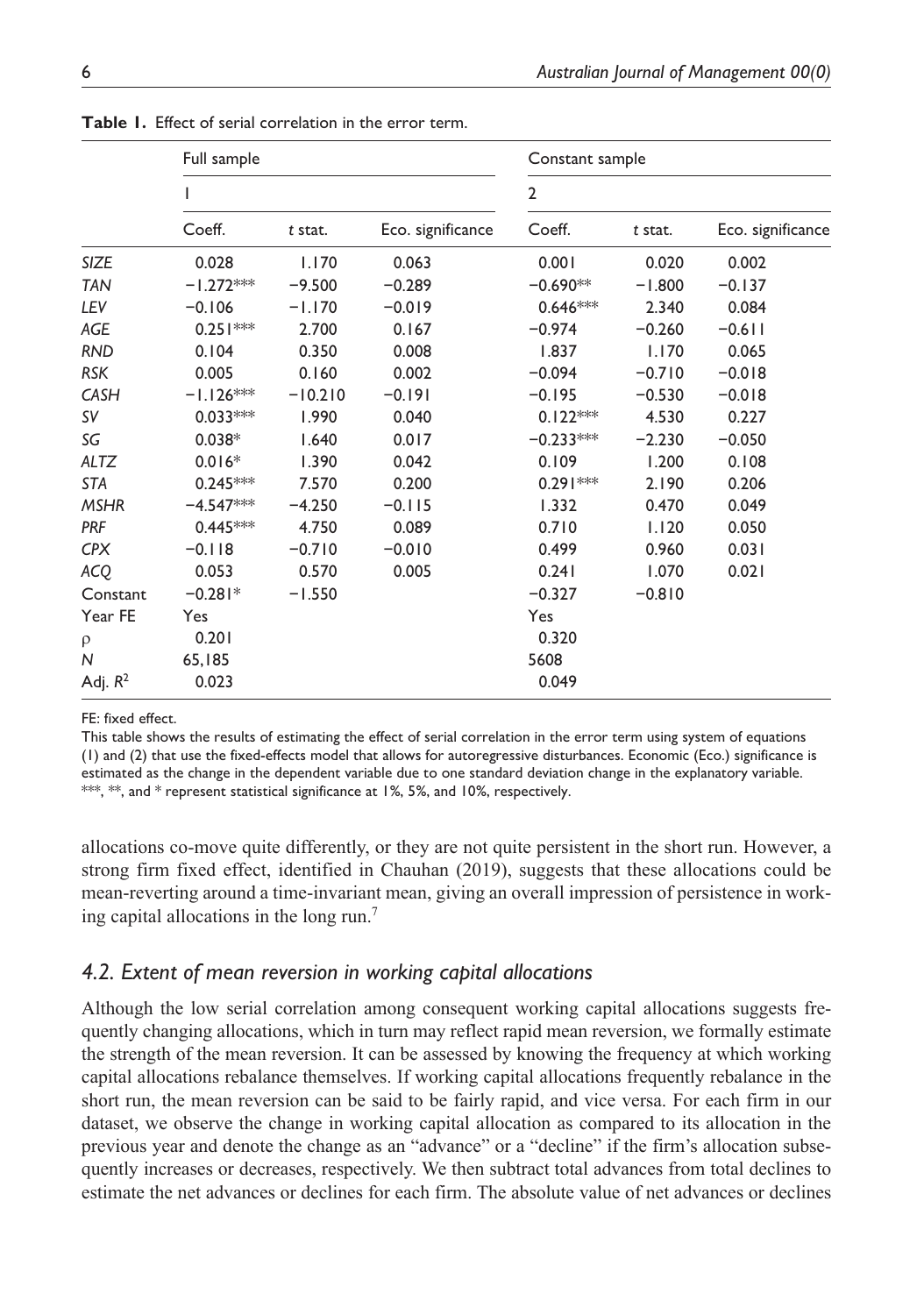| Minimum sum of<br>total advances and | not rebalancing | Average fractional duration for | Average regimes<br>(years) | Average maximum<br>regimes (years) |
|--------------------------------------|-----------------|---------------------------------|----------------------------|------------------------------------|
| declines (years)                     | <b>NWC/NTA</b>  | Median-adjusted<br>NWC/NTA      | Median-adjusted<br>NWC/NTA | Median-adjusted<br><b>NWC/NTA</b>  |
|                                      | 0.346           | 0.398                           | 1.446                      | 2.554                              |
| 5                                    | 0.213           | 0.229                           | 1.631                      | 3.360                              |
| $\overline{10}$                      | 0.170           | 0.182                           | 1.696                      | 3.839                              |
| 15                                   | 0.150           | 0.157                           | 1.717                      | 4.140                              |
| 20                                   | 0.138           | 0.143                           | 1.763                      | 4.446                              |
| 25                                   | 0.130           | 0.131                           | 1.784                      | 4.548                              |
| 30                                   | 0.126           | 0.121                           | 1.762                      | 4.600                              |

| Table 2. Assessing the frequency of rebalancing. |  |  |  |  |  |
|--------------------------------------------------|--|--|--|--|--|
|--------------------------------------------------|--|--|--|--|--|

This table assesses the frequency at which working capital allocations rebalance themselves. For each firm in our dataset, we observe the change in working capital allocation as compared to its allocation in the previous year and denote the change as an "advance" or a "decline" if the firm's allocation subsequently increases or decreases, respectively. We then subtract total advances from total declines to estimate the net advances or declines for each firm. The absolute value of net advances or declines as a proportion of the sum of advances and declines then provides a measure of the time for which the firm has allowed its working capital allocations to drift, or simply suggests shortterm persistence. This fraction, when subtracted from unity, would give the frequency of rebalancing.

as a proportion of the sum of advances and declines then provides a measure of the time for which the firm has allowed its working capital allocations to drift, or suggests the extent of short-term persistence. This fraction, when subtracted from unity, would reflect the frequency of rebalancing.

The results shown in Table 2 suggest fairly rapid mean reversion for working capital allocations, both unadjusted and adjusted for industry medians. For the full sample (i.e. for the sum of total advances and declines greater than or equal to 1), the unadjusted working capital allocation of a typical firm persists or does not get rebalance for about one-third of the time for which the firm exists in the sample. This persistence is slightly higher (39%) for working capital allocations normalized by their industry medians. However, as the panel length or the duration for which the firms remain in the sample increases, the rebalancing frequency increases rapidly. For the firms surviving for more than 10 years, advances and declines are squared off by each other in at least 80% of the cases. Specifically, firms surviving throughout the sample period persist for only about 12%, on average, of the total time they exist in the sample. In other words, firms' working capital allocations oscillate quite rapidly around their mean allocations.

Since squaring-off of advances and declines can be seen even if such advances and declines persist for quite a longer duration at a stretch, we estimate the average and longest regime of advances or declines for each firm. We find that, for a firm surviving throughout the 30 years of the sample, while the average regime is a mere 1.76 years, the longest regime is 4.60 years. Thus, while a typical surviving firm rebalances in less than 2 years on average, any such firm necessarily rebalances its working capital allocations in less than 5 years.

#### *4.3. Speed of mean reversion*

Although the rebalancing frequency suggests the average proportion of time working capital allocations swing in the opposite directions, we also complement the analysis by estimating their speed of adjustment (SOA) toward the mean using a partial-adjustment dynamic framework, which is conceptualized as follows. Let  $NWCR_{i}$  represent the current relative working capital allocation for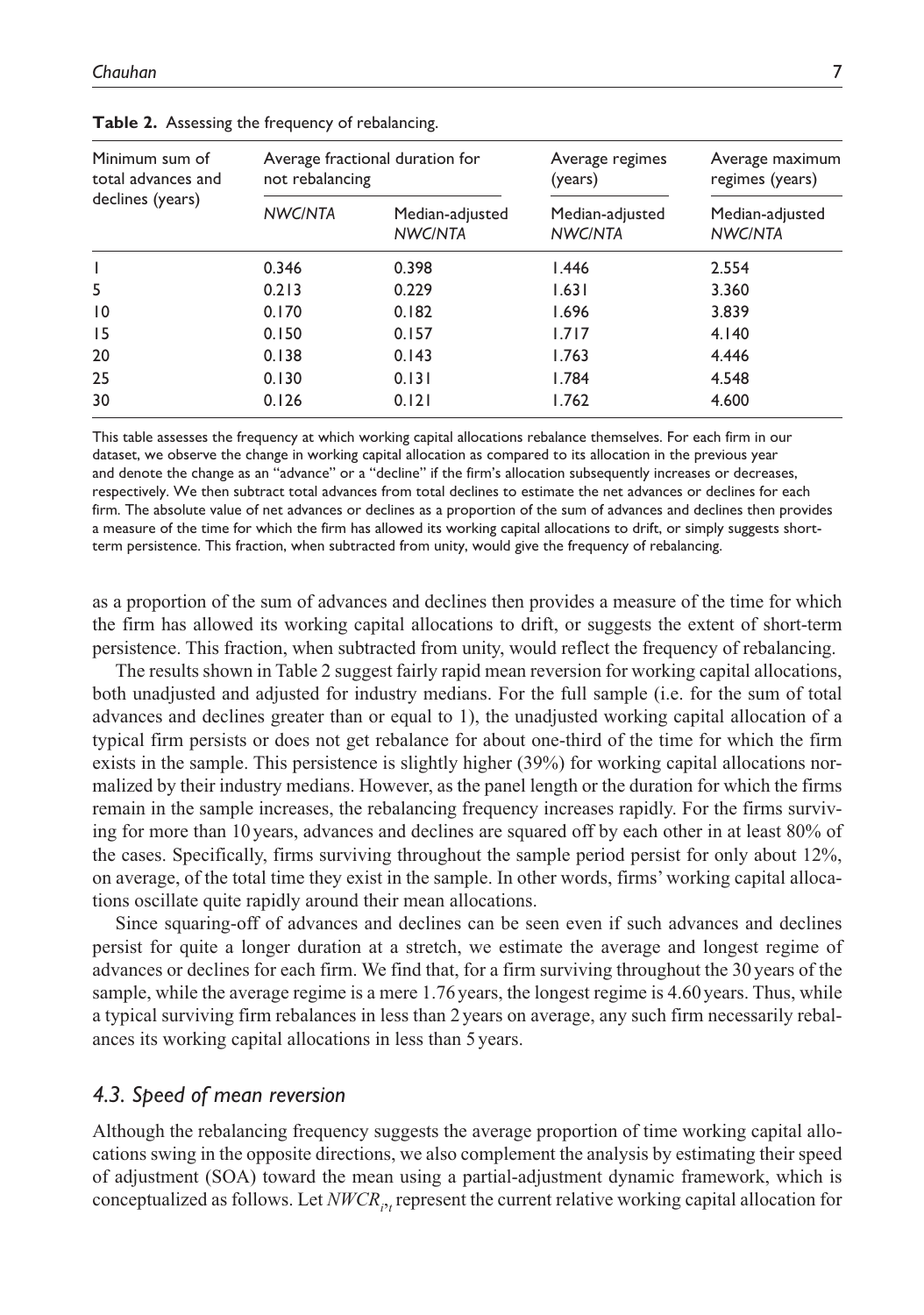firm *i* at time *t*. Also, let  $NWCR_{i,t}^*$  represent the dynamic equilibrium working capital allocation of the firm. Then, while following the equilibrium allocation, the firm retraces a fraction,  $\delta$ , of the initial deviation moving from time  $t-1$  to time t, such that partial adjustment can be described by the following structural equations

$$
(NWCR_{i,t} - NWCR_{i,t-1}) = \delta(NWCR_{i,t}^* - NWCR_{i,t-1})
$$
\n(3)

where  $\delta$ , assumed to lie in the range  $0 < \delta < 1$ , represents the fraction of deviation retraced in the following period or the speed of reversion or adjustment (SOA). The dynamic equilibrium working capital allocation  $(NW\hat{C}R_{i,t}^*)$  is a function of time-varying and time-invariant factors and is estimated as follows<sup>8</sup>

$$
NWCR_{i,t}^* = \alpha + \beta_j \cdot X(fs)_{i,t-1} + \eta_i + \lambda_t + \varepsilon_{i,t}
$$
\n<sup>(4)</sup>

where terms have their usual meanings as defined previously. Rearranging equation (3) and using equation (4) leads to

$$
NWCR_{i,t} = (1 - \delta)NWCR_{i,t-1} + \delta(\alpha + \beta_j \cdot X(fs)_{i,t-1} + \eta_i + \lambda_t + \varepsilon_{i,t})
$$
\n<sup>(5)</sup>

or

$$
NWCR_{i,t} = \alpha' + \theta \cdot NWCR_{i,t-1} + \beta'_j \cdot X(fs)_{i,t-1} + \eta'_i + \lambda'_t + \varepsilon'_{i,t}
$$
\n
$$
\tag{6}
$$

where  $\theta = 1 - \delta$  and terms in their primes are the counterparts of the terms in equation (4). Lower values of θ, or equivalently higher values of δ, signify rapid reversion.

We begin by identifying the nature of deviations using the fixed-effects estimator that controls for the firm fixed effect to estimate equation (6). The results shown in Panel A of Table 3 suggest that the SOA is around 72% for the full sample and close to 65% for the surviving firms. Although these estimates of SOAs suggest rapid reversion, they are not free from econometric biases. Since current working capital allocations are a function of fixed effects, the lagged dependent variable is inherently correlated with the disturbance term (Baltagi, 2008). Furthermore, Nickell (1981) suggests that within-firm transformation by mean differencing to control for firm fixed effects introduces a correlation between the transformed dependent variable and the error term. However, the correlation and the subsequent bias in the coefficient of the dependent variable seem to decrease with panel length (Flannery and Hankins, 2013).

Instrumental variables (IV) techniques are often suggested to overcome the potential biases in fixed-effects estimators, provided that reliable instruments are available. Arellano and Bond (1991) and Blundell and Bond (1998) suggest the generalized method of moments (GMM) and the system (two-step) GMM approach, respectively, and use lagged dependent variables and lagged first differences as instruments. We attempt to correct for potential biases, if any, in using the standard fixed-effects estimator using the system GMM approach of Blundell and Bond (1998). Specifically, the system GMM estimator takes the first difference in equation (6), such that

$$
NWCR_{i,t} - NWCR_{i,t-1} = \Theta(NWCR_{i,t-1} - NWCR_{i,t-2})
$$
  
+ $\beta'_{j}(X(fs)_{i,t-1} - X(fs)_{i,t-2}) + (\lambda'_{t} - \lambda'_{t-1}) + (\varepsilon'_{i,t} - \varepsilon'_{i,t-1})$  (7)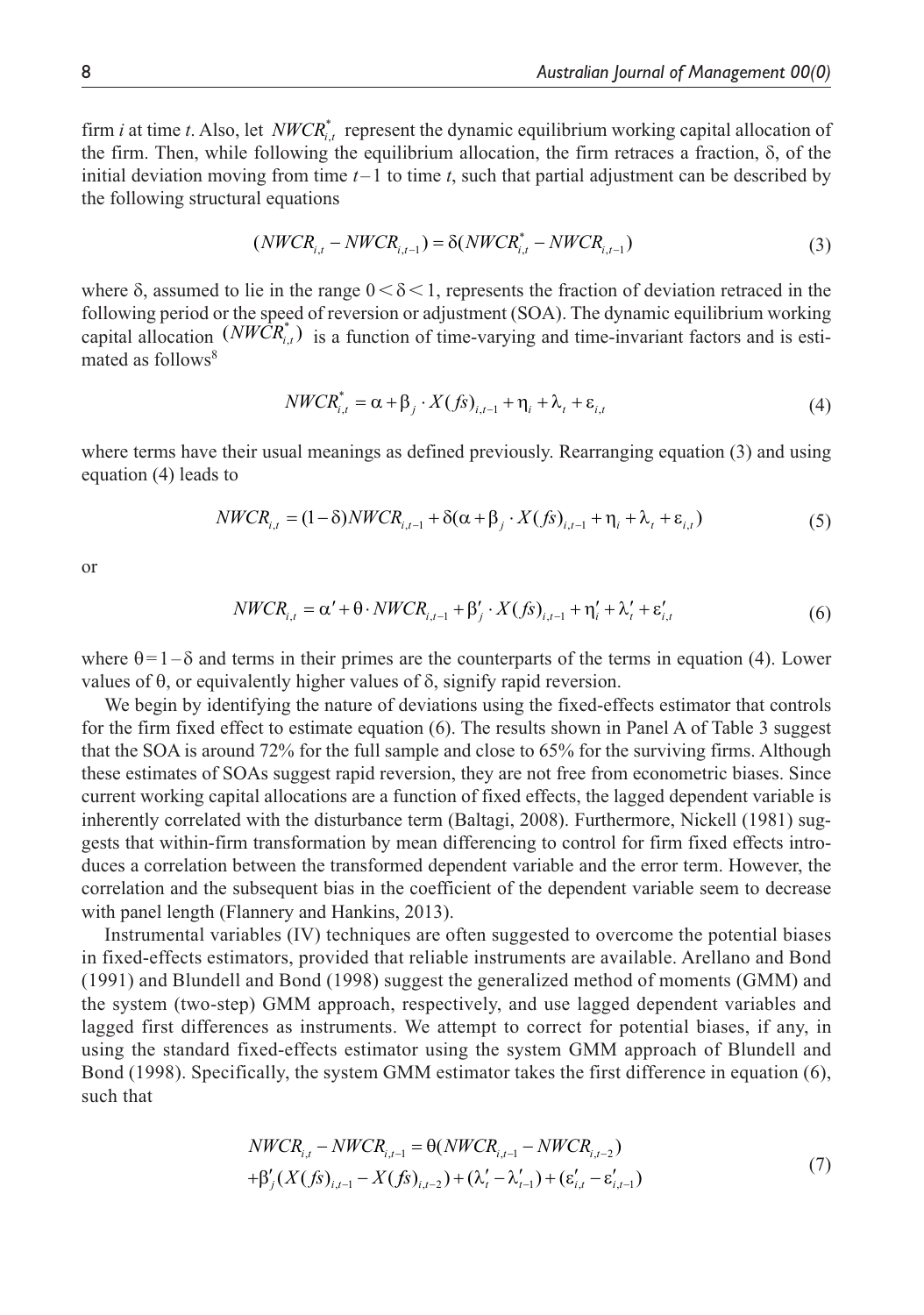| Panel A: fixed-effects estimates |               |        |                                                                                                                                                                                                                                                                                                                                      |        |                                                                                                                                                                                                                                                                                                                             |                                                                                                                                                                                                                                                             |                              |        |        |        |        |             |
|----------------------------------|---------------|--------|--------------------------------------------------------------------------------------------------------------------------------------------------------------------------------------------------------------------------------------------------------------------------------------------------------------------------------------|--------|-----------------------------------------------------------------------------------------------------------------------------------------------------------------------------------------------------------------------------------------------------------------------------------------------------------------------------|-------------------------------------------------------------------------------------------------------------------------------------------------------------------------------------------------------------------------------------------------------------|------------------------------|--------|--------|--------|--------|-------------|
|                                  | Full sample   |        |                                                                                                                                                                                                                                                                                                                                      |        |                                                                                                                                                                                                                                                                                                                             |                                                                                                                                                                                                                                                             | Constant sample              |        |        |        |        |             |
|                                  |               |        |                                                                                                                                                                                                                                                                                                                                      |        |                                                                                                                                                                                                                                                                                                                             |                                                                                                                                                                                                                                                             |                              |        |        |        |        |             |
|                                  | Coeff.        | t stat | Coeff.                                                                                                                                                                                                                                                                                                                               | t stat | Coeff.                                                                                                                                                                                                                                                                                                                      | t stat                                                                                                                                                                                                                                                      | Coeff.                       | t stat | Coeff. | t stat | Coeff. | t stat      |
| $NWCR_{r}t_{-1}$                 | $0.280***$    | 5.350  |                                                                                                                                                                                                                                                                                                                                      |        |                                                                                                                                                                                                                                                                                                                             |                                                                                                                                                                                                                                                             | $0.369***$                   | 5.220  |        |        |        |             |
| SIZE                             |               |        | $\begin{array}{r} 0.260^{***} \\ 0.018 \\ 0.018 \\ -0.951^{***} \\ -0.143^{**} \\ -0.040^{**} \\ -0.040^{**} \\ -0.037 \\ -0.040^{**} \\ -0.004 \\ -0.004 \\ -0.005 \\ -0.005 \\ -0.005 \\ -0.005 \\ -0.005 \\ -0.005 \\ -0.005 \\ -0.005 \\ -0.005 \\ -0.005 \\ -0.005 \\ -0.005 \\ -0.005 \\ -0.005 \\ -0.005 \\ -0.005 \\ -0.005$ |        | $\left.\begin{array}{l} 0.264\text{\scriptsize{***}}\\ 0.015\\ 0.015\\ -0.932\text{\scriptsize{***}}\\ 0.019\\ -0.084\\ 0.09\\ 0.09\\ -0.09\\ 0.09\\ -0.009\\ -0.009\\ -0.000\\ -0.000\\ -0.000\\ -0.000\\ -0.000\\ -0.000\\ -0.000\\ -0.000\\ -0.000\\ -0.000\\ -0.000\\ -0.000\\ -0.000\\ -0.000\\ -0.000\\ -0.000\\ -0.$ | $\begin{array}{l} 30,00000\\ 10,000000\\ 21,000000\\ 33,000000\\ 45,000000\\ 56,00000\\ 67,00000\\ 68,00000\\ 69,00000\\ 69,00000\\ 69,00000\\ 69,00000\\ 69,00000\\ 69,00000\\ 69,00000\\ 69,00000\\ 69,00000\\ 69,00000\\ 69,00000\\ 69,00000\\ 69,00000$ |                              |        |        |        |        |             |
| TAN                              |               |        |                                                                                                                                                                                                                                                                                                                                      |        |                                                                                                                                                                                                                                                                                                                             |                                                                                                                                                                                                                                                             |                              |        |        |        |        |             |
|                                  |               |        |                                                                                                                                                                                                                                                                                                                                      |        |                                                                                                                                                                                                                                                                                                                             |                                                                                                                                                                                                                                                             |                              |        |        |        |        |             |
|                                  |               |        |                                                                                                                                                                                                                                                                                                                                      |        |                                                                                                                                                                                                                                                                                                                             |                                                                                                                                                                                                                                                             |                              |        |        |        |        |             |
|                                  |               |        |                                                                                                                                                                                                                                                                                                                                      |        |                                                                                                                                                                                                                                                                                                                             |                                                                                                                                                                                                                                                             |                              |        |        |        |        |             |
|                                  |               |        |                                                                                                                                                                                                                                                                                                                                      |        |                                                                                                                                                                                                                                                                                                                             |                                                                                                                                                                                                                                                             |                              |        |        |        |        |             |
|                                  |               |        |                                                                                                                                                                                                                                                                                                                                      |        |                                                                                                                                                                                                                                                                                                                             |                                                                                                                                                                                                                                                             |                              |        |        |        |        |             |
|                                  |               |        |                                                                                                                                                                                                                                                                                                                                      |        |                                                                                                                                                                                                                                                                                                                             |                                                                                                                                                                                                                                                             |                              |        |        |        |        |             |
|                                  |               |        |                                                                                                                                                                                                                                                                                                                                      |        |                                                                                                                                                                                                                                                                                                                             |                                                                                                                                                                                                                                                             |                              |        |        |        |        |             |
|                                  |               |        |                                                                                                                                                                                                                                                                                                                                      |        |                                                                                                                                                                                                                                                                                                                             |                                                                                                                                                                                                                                                             |                              |        |        |        |        |             |
|                                  |               |        |                                                                                                                                                                                                                                                                                                                                      |        |                                                                                                                                                                                                                                                                                                                             |                                                                                                                                                                                                                                                             |                              |        |        |        |        |             |
|                                  |               |        |                                                                                                                                                                                                                                                                                                                                      |        |                                                                                                                                                                                                                                                                                                                             |                                                                                                                                                                                                                                                             |                              |        |        |        |        |             |
|                                  |               |        |                                                                                                                                                                                                                                                                                                                                      |        |                                                                                                                                                                                                                                                                                                                             |                                                                                                                                                                                                                                                             |                              |        |        |        |        |             |
|                                  |               |        |                                                                                                                                                                                                                                                                                                                                      |        |                                                                                                                                                                                                                                                                                                                             |                                                                                                                                                                                                                                                             |                              |        |        |        |        |             |
|                                  |               |        |                                                                                                                                                                                                                                                                                                                                      |        |                                                                                                                                                                                                                                                                                                                             |                                                                                                                                                                                                                                                             |                              |        |        |        |        |             |
|                                  | $1.224***$    | 38.920 |                                                                                                                                                                                                                                                                                                                                      |        |                                                                                                                                                                                                                                                                                                                             |                                                                                                                                                                                                                                                             |                              | 8.840  |        |        |        |             |
| Year <sub>FE</sub>               | $\frac{1}{2}$ |        |                                                                                                                                                                                                                                                                                                                                      |        |                                                                                                                                                                                                                                                                                                                             |                                                                                                                                                                                                                                                             |                              |        |        |        |        |             |
|                                  | 74,767        |        |                                                                                                                                                                                                                                                                                                                                      |        |                                                                                                                                                                                                                                                                                                                             |                                                                                                                                                                                                                                                             |                              |        |        |        |        |             |
| Adj. R <sup>2</sup>              | 0.4825        |        |                                                                                                                                                                                                                                                                                                                                      |        |                                                                                                                                                                                                                                                                                                                             |                                                                                                                                                                                                                                                             | $1.026***\nNo\n5836\n0.6051$ |        | 0.5235 |        |        |             |
|                                  |               |        |                                                                                                                                                                                                                                                                                                                                      |        |                                                                                                                                                                                                                                                                                                                             |                                                                                                                                                                                                                                                             |                              |        |        |        |        | (Continued) |

Table 3. Estimating the speed of adjustment (SOA). **Table 3.** Estimating the speed of adjustment (SOA).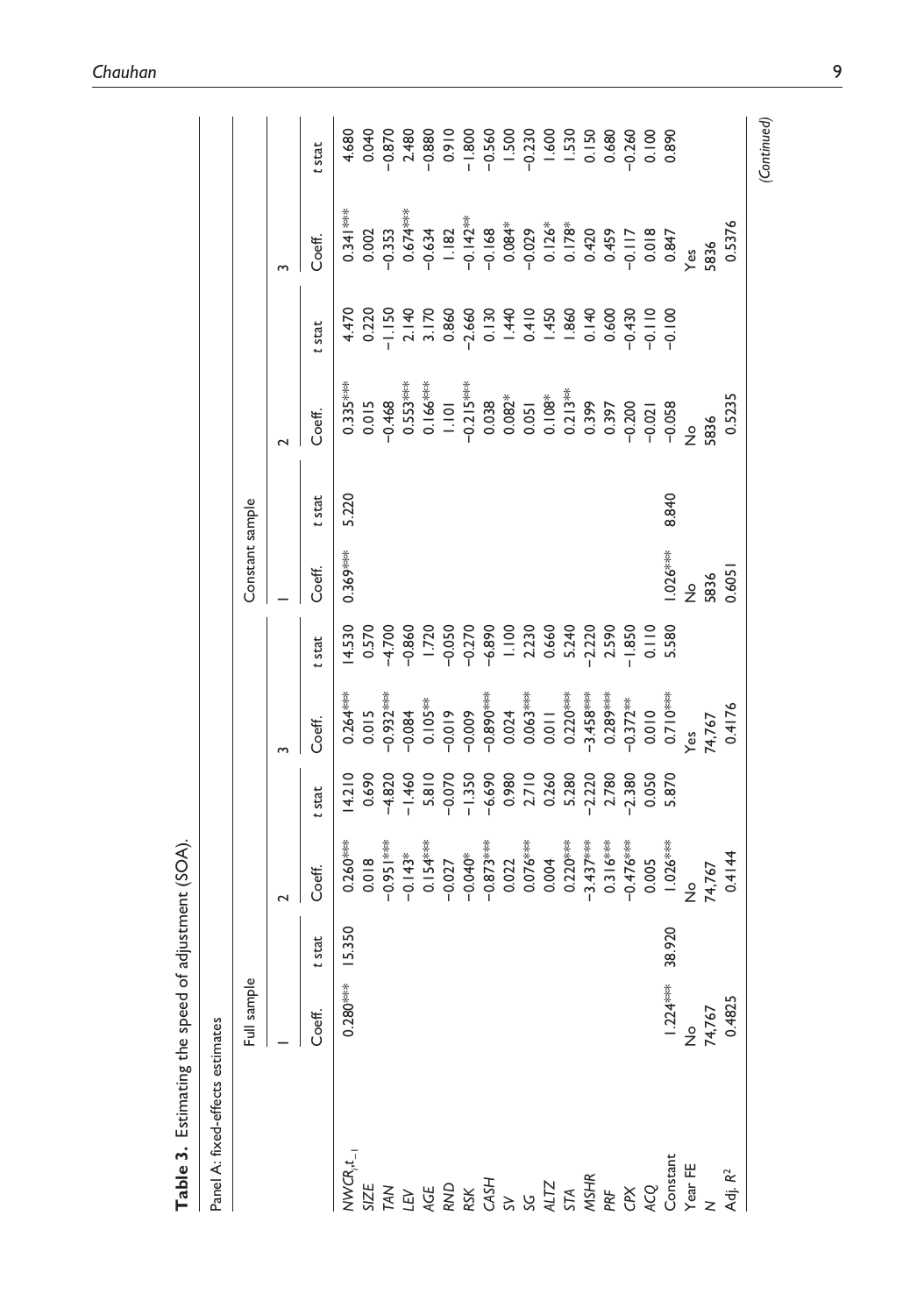| ļ |
|---|
|   |
|   |
|   |
|   |
|   |
|   |
|   |
|   |
|   |
|   |
|   |
|   |

| 1       |
|---------|
| ı       |
| ٠       |
| ١<br>۰, |

| Panel B: GMM estimates                       |               |        |                                                                                                                                                                                      |                                                                                           |               |        |                      |          |                         |                                                                                                         |              |                                                               |
|----------------------------------------------|---------------|--------|--------------------------------------------------------------------------------------------------------------------------------------------------------------------------------------|-------------------------------------------------------------------------------------------|---------------|--------|----------------------|----------|-------------------------|---------------------------------------------------------------------------------------------------------|--------------|---------------------------------------------------------------|
|                                              | Full sample   |        |                                                                                                                                                                                      |                                                                                           |               |        | Constant sample      |          |                         |                                                                                                         |              |                                                               |
|                                              |               |        | $\sim$                                                                                                                                                                               |                                                                                           |               |        |                      |          | $\sim$                  |                                                                                                         | $\sim$       |                                                               |
|                                              | Coeff.        | z stat | Coeff.                                                                                                                                                                               | z stat                                                                                    | Coeff.        | z stat | Coeff.               | z stat   | Coeff.                  | stat                                                                                                    | Coeff.       | z stat                                                        |
| $NWCR_{p}t_{-1}$                             | $0.292***$    | 11.460 | $0.290***$                                                                                                                                                                           | 11.330                                                                                    | $0.301***$    |        | $0.288***$           | 7812.330 | $0.140***$              | 773.000                                                                                                 | $0.157***$   | 233.650                                                       |
| SIZE                                         |               |        | $-0.029$                                                                                                                                                                             |                                                                                           | $-0.046$      |        |                      |          | $1.241***$              |                                                                                                         | $1.214***$   | 109.600                                                       |
| <b>TAN</b>                                   |               |        |                                                                                                                                                                                      |                                                                                           |               |        |                      |          | $3.741***$<br>-2.132*** |                                                                                                         | $3.721***$   | 71.130                                                        |
|                                              |               |        |                                                                                                                                                                                      |                                                                                           |               |        |                      |          |                         |                                                                                                         | $-1.654***$  |                                                               |
|                                              |               |        | $703$ $0.03$ $0.03$ $0.03$ $0.03$ $0.03$ $0.03$ $0.03$ $0.03$ $0.03$ $0.03$ $0.03$ $0.03$ $0.03$ $0.03$ $0.03$ $0.03$ $0.03$ $0.03$ $0.03$ $0.03$ $0.03$ $0.03$ $0.03$ $0.03$ $0.03$ | $-0.480$ $-0.600$ $-0.670$ $-0.570$ $-0.570$ $-0.500$ $-0.500$ $-0.500$ $-0.500$ $-0.500$ | $3.527$       |        |                      |          | $-0.453***$             | 246.890<br>IS3.370<br>-114.380<br>-67.690<br>-48.520<br>-108.820                                        | $-0.933***$  | $-47.640$<br>$-62.350$<br>$-13.520$<br>$-15.060$<br>$-15.060$ |
|                                              |               |        |                                                                                                                                                                                      |                                                                                           |               |        |                      |          | $-4.599***$             |                                                                                                         | $-2.678***$  |                                                               |
|                                              |               |        |                                                                                                                                                                                      |                                                                                           |               |        |                      |          | $-0.407***$             |                                                                                                         | $-0.254***$  |                                                               |
|                                              |               |        |                                                                                                                                                                                      |                                                                                           |               |        |                      |          | <b>1.379***</b>         |                                                                                                         | $1.380***$   |                                                               |
|                                              |               |        |                                                                                                                                                                                      |                                                                                           |               |        |                      |          | $0.050***$              | 66.220<br>29.930                                                                                        | $0.069***$   | 18.800                                                        |
|                                              |               |        |                                                                                                                                                                                      |                                                                                           |               |        |                      |          | $0.032***$              |                                                                                                         | $-0.07***$   |                                                               |
|                                              |               |        |                                                                                                                                                                                      |                                                                                           |               |        |                      |          | *** <del>*</del> **     |                                                                                                         | $-1.141***$  | $-10.000$<br>$-62.990$<br>63.520                              |
|                                              |               |        |                                                                                                                                                                                      | $-1.890$                                                                                  |               |        |                      |          | $1.578***$              |                                                                                                         | $1.450***$   |                                                               |
|                                              |               |        |                                                                                                                                                                                      | $-0.080$<br>$-1.920$                                                                      |               |        |                      |          | $-37.014***$            |                                                                                                         | $-37.312***$ |                                                               |
|                                              |               |        |                                                                                                                                                                                      |                                                                                           |               |        |                      |          | $7.010***$              |                                                                                                         | $6.694***$   |                                                               |
|                                              |               |        |                                                                                                                                                                                      | 1.460                                                                                     |               |        |                      |          | $1.055***$              |                                                                                                         | $0.888***$   |                                                               |
| <b>ACQ</b>                                   |               |        |                                                                                                                                                                                      | 2.210<br>2.010                                                                            |               |        |                      |          | $0.174***$              | $\begin{array}{r} 12.600 \\ -215.290 \\ 236.810 \\ -146.890 \\ 181.960 \\ 65.460 \\ \hline \end{array}$ | $0.138***$   | $-60.150$<br>77.080<br>21.150<br>21.150                       |
| Constant                                     | $0.914***$    | 26.000 |                                                                                                                                                                                      |                                                                                           |               |        | $1.168***$           | 1491.510 | $-6.484***$             | $-154.410$                                                                                              | $-5.858***$  | -55.660                                                       |
| (ear FE                                      | $\frac{1}{2}$ |        | $\frac{1}{2}$                                                                                                                                                                        |                                                                                           | es            |        | No<br>5474<br>0.0385 |          |                         |                                                                                                         | Yes          |                                                               |
|                                              | 60,989        |        | 60,989                                                                                                                                                                               |                                                                                           | 50,989        |        |                      |          | <b>De 74</b><br>5474    |                                                                                                         | 5474         |                                                               |
| Arellano-Bond test for                       | 0.000         |        | 0.000                                                                                                                                                                                |                                                                                           | 0.000         |        |                      |          | 0.0927                  |                                                                                                         | 0.076        |                                                               |
| zero autocorrelation<br>in first-differenced |               |        |                                                                                                                                                                                      |                                                                                           |               |        |                      |          |                         |                                                                                                         |              |                                                               |
| errors-p value                               |               |        |                                                                                                                                                                                      |                                                                                           |               |        |                      |          |                         |                                                                                                         |              |                                                               |
| overidentifying<br>Sargan test of            | $\frac{1}{2}$ |        | $\frac{1}{2}$                                                                                                                                                                        |                                                                                           | $\frac{1}{2}$ |        | Yes                  |          | Yes                     |                                                                                                         | Yes          |                                                               |
| estrictions-are                              |               |        |                                                                                                                                                                                      |                                                                                           |               |        |                      |          |                         |                                                                                                         |              |                                                               |
| instruments are valid at<br>5% significance? |               |        |                                                                                                                                                                                      |                                                                                           |               |        |                      |          |                         |                                                                                                         |              |                                                               |
|                                              |               |        |                                                                                                                                                                                      |                                                                                           |               |        |                      |          |                         |                                                                                                         |              |                                                               |
|                                              |               |        |                                                                                                                                                                                      |                                                                                           |               |        |                      |          |                         |                                                                                                         |              |                                                               |

FE: fixed effect; GMM: generalized method of moments.<br>This table shows the estimation of SOA for the full sample and for the constant sample using partial-adjustment dynamic frameworks. Panels A and B show the results usin This table shows the estimation of SOA for the full sample and for the constant sample using partial-adjustment dynamic frameworks. Panels A and B show the results using the fixed-effects and GMM estimators, respectively.

 $^{***}$   $^{**}$  and  $^{*}$  represent statistical significance at 1%, 5%, and 10%, respectively.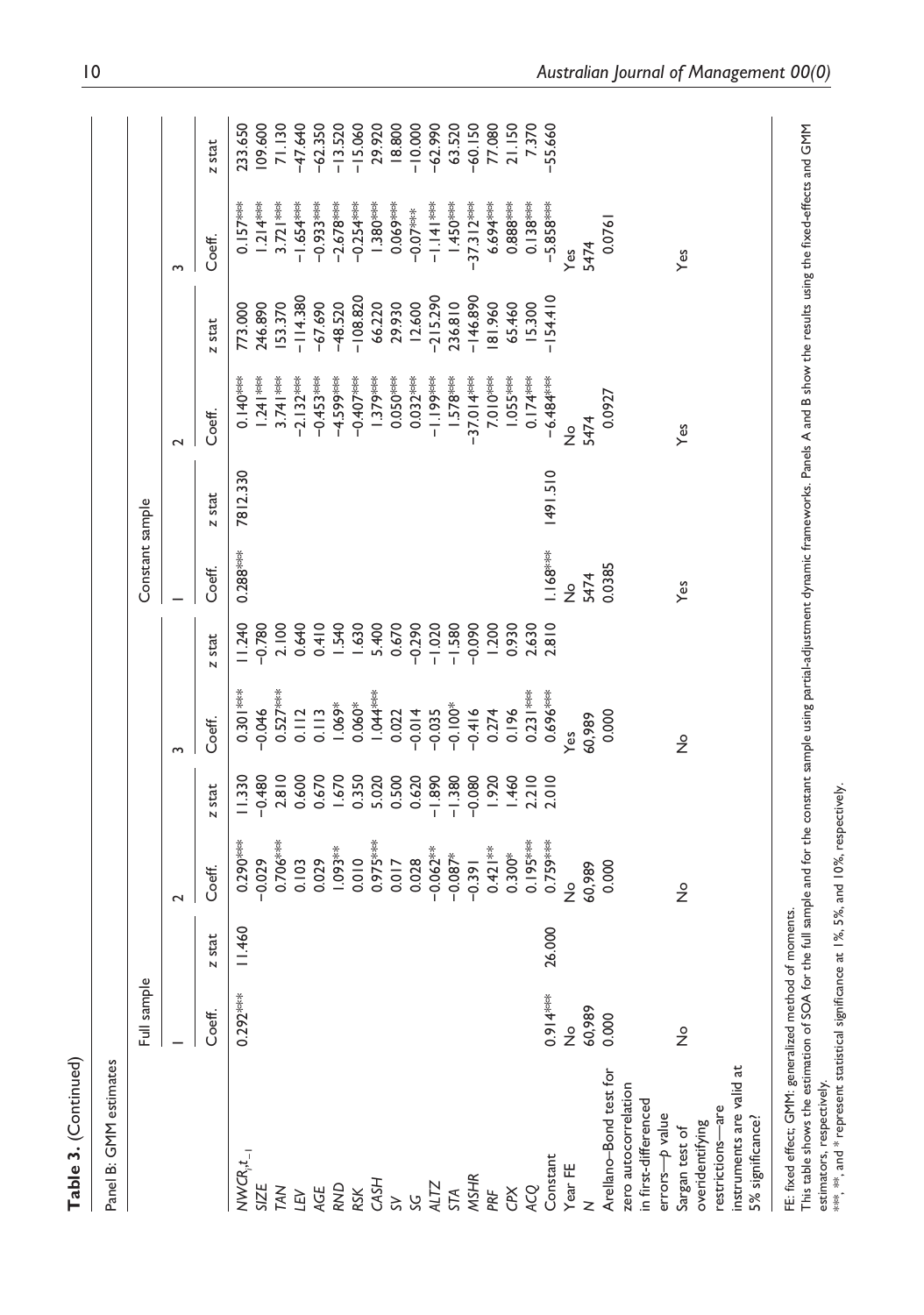Equations (6) and (7) are then jointly estimated as a "system." The system GMM estimator uses lagged differences as the instruments for the level equation (6) and the lagged allocations as instruments for the difference equation (7). System GMM estimators are particularly helpful in overcoming the bias introduced in the estimation due to shorter panel length (Flannery and Hankins, 2013). However, Baltagi (2008) shows that the key assumption of the error term being free from secondorder correlation is often not met in GMM estimations. Furthermore, Hahn et al. (2007) show that the system GMM can also be biased when the autoregressive component is close to 1. However, it may not be particularly worrisome in our analysis as the results in Table 1 show that the *AR*(1) coefficient for working capital allocations is well below unity. Nevertheless, the effectiveness of the GMM approach is sensitive to the instrument validity.

The results in Panel B of Table 3 suggest that SOAs estimated using the system GMM (approximately 70%) are very close to those identified with the fixed-effects estimator in Panel A for the full sample. However, to verify the concerns over serial correlation, we conduct the Arellano–Bond test for zero autocorrelation in first-differenced error terms and focus on second-order correlation.<sup>9</sup> We find that the null hypothesis of no second-order autocorrelation is strongly rejected for all the models using the full sample. Furthermore, we perform the Sargan–Hansen test for overidentifying restrictions to test for instrument validity.<sup>10</sup> We find that instruments are invalid for the models using the full sample, suggesting that they are possibly misspecified.

Flannery and Hankins (2013) suggest that the accuracy of results using dynamic panel models, in a setup where the focus is on lagged dependent variables, is a function of the number of observations per firm in the dataset. The authors suggest that the performance of the system GMM approach of Blundell and Bond (1998) is relatively accurate for large panels with a greater number of observations per firm. We find that the results are indeed quite reassuring using the constant sample of surviving firms, probably because of the longer panel length. The results in Panel B of Table 3 suggest that the SOA is much greater for the sample of surviving firms using the system GMM approach. A typical firm reverts to the extent of 84% within the year following deviation from its mean. Furthermore, we fail to reject the null hypothesis of no second-order correlation at 5% and 10% significance allocations for the two models, excluding and including time-varying controls, respectively. Also, the problem of weak instruments seems to be absent in this sample. We fail to reject the hypothesis that the instruments are valid at 5% significance levels.

Interestingly, the SOAs of 70% and 84%, identified by the system GMM estimator for the full sample and the sample of surviving firms, respectively, are very close to the rebalancing frequencies that we identified earlier for the two samples.<sup>11</sup> Although different estimates of the lagged dependent variable in Table 3 make it difficult to precisely infer the SOAs using partial-adjustment dynamic models, these results, along with the estimated rebalancing frequency, provide us a broad sense of rapid mean reversion, and that is the key takeaway from our analysis in this section. The findings are consistent with Baños-Caballero et al. (2010, 2013), who find rapid mean reversion while generally studying the movement in firms' cash conversion cycles.

## **5. Trade-off between working capital and fixed investments**

Ben-Nasr (2016), Ding et al. (2013), and Fazzari and Petersen (1993) suggest that firms tend to actively modulate their working capital investments to absorb any inter-temporal exogenous shocks to their fixed investment schedules. In this way, firms' working capital acts as an agent to smooth their fixed investments, for which the modulation is costly in the short run. Furthermore, the authors contend that the extent of such inter-temporal smoothing depends on firms' financial constraints. More financially constrained firms could find it relatively difficult to change their working capital allocation too frequently to cause effective smoothing of fixed investments. In this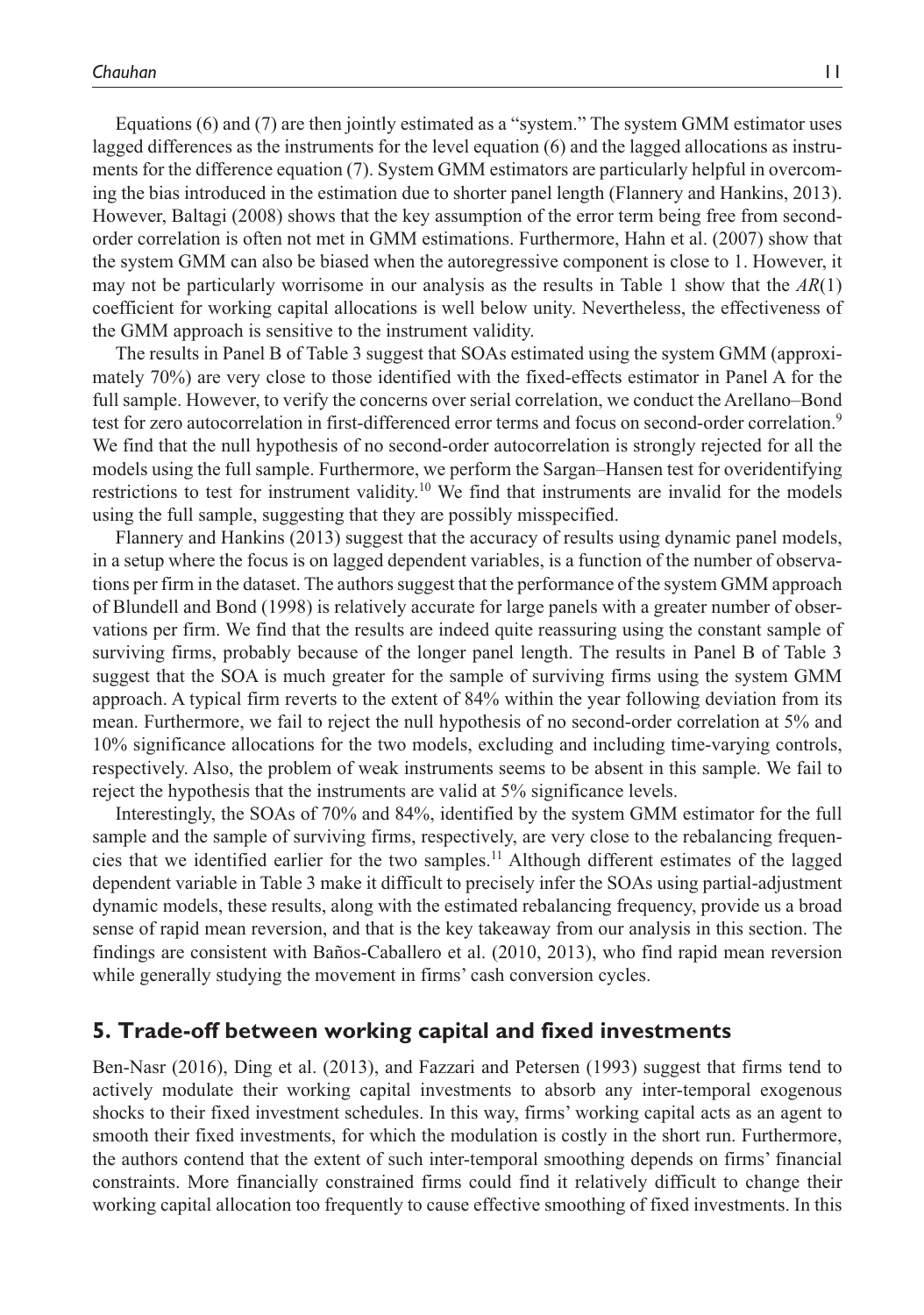section, we investigate if variations in working capital allocations that we identify in the previous section signify a trade-off between firms' working capital investments and capital expenditures.

Before we proceed, we note that at least a part of the findings in Ben-Nasr (2016), Ding et al. (2013), and Fazzari and Petersen (1993) could be attributed to ignoring systematic and persistent differences in working capital allocations for firms operating with inherently lower or higher working capital allocations. Using incremental working capital investments and capital expenditures as a proportion of total assets or capital, as in Fazzari and Petersen (1993), may not be useful when comparing two firms with inherently low or high relative working capital allocations. For example, Fazzari and Petersen (1993) use the ratio of changes in working capital to firms' capital stock as an independent variable to assess its impact on the ratio of capital expenditures to capital stock and find a significantly negative relation between the two investments. Note that, although the scaling by firms' capital stock would help deal with heteroscedasticity, capital expenditure as a fraction of total capital or assets would usually be higher in absolute terms for firms with higher fixed asset allocations but otherwise having the same amount of total capital or assets compared to other firms. Therefore, the regression of capital expenditures on working capital investments, as in Fazzari and Petersen (1993), could only measure the impact of higher or lower working capital allocations on firms with inherently lower and higher allocations to fixed assets, respectively. It is easy to see that, measured this way, the two investments are inherently endogenous not because they are often determined simultaneously but because their measurement represents ex ante negative reciprocity at the firm level. Furthermore, even if we try to account for the endogeneity of the two investments by taking beginning-of-the-period values of an independent variable (i.e. changes in working capital in the case of Fazzari and Petersen, 1993), systematic and persistent differences in working capital allocations across firms would render such attempts less useful. Interestingly, on the contrary, such persistent differences in working capital allocations make the matter worse by adding significance to the ex ante negative reciprocity. Such a measurement issue, therefore, has the potential to bias the findings of a trade-off between these two investments in Ben-Nasr (2016), Ding et al. (2013), and Fazzari and Petersen (1993).

We attempt to overcome these measurement issues and investigate the possible trade-off between working capital and fixed investments. Specifically, to make these investments comparable across firms, when they have systematically different allocations of working capital and other assets, we scale these investments by their start-of-the-period endowments. That is, we scale firms' net operating working capital investments in a year by the beginning total amount of net operating working capital and the fixed investments by the beginning values of long-term assets. The modified measures are represented in our analysis as Δ*NWC* and *CPX*(*LA*), respectively. This transformation enables us to make these investments comparable to firms across and within industries. If there is truly a trade-off between these two investments, we may expect a decrease in working capital investments when fixed investments increase, and vice versa, at least in the short run. Furthermore, this should be more sensitive for financially constrained firms, as suggested by Fazzari and Petersen (1993).

## *5.1. Contemporary trade-off*

Since working capital and fixed investments could be simultaneously determined, we control for possible endogeneity in the relationship using two-stage least-squares (2SLS) estimation. Specifically, we identify a valid instrument for the fixed investments, such that it is correlated with fixed investments but uncorrelated with working capital investments through channels other than fixed investments. Importantly, endogeneity in the relationship between two investments will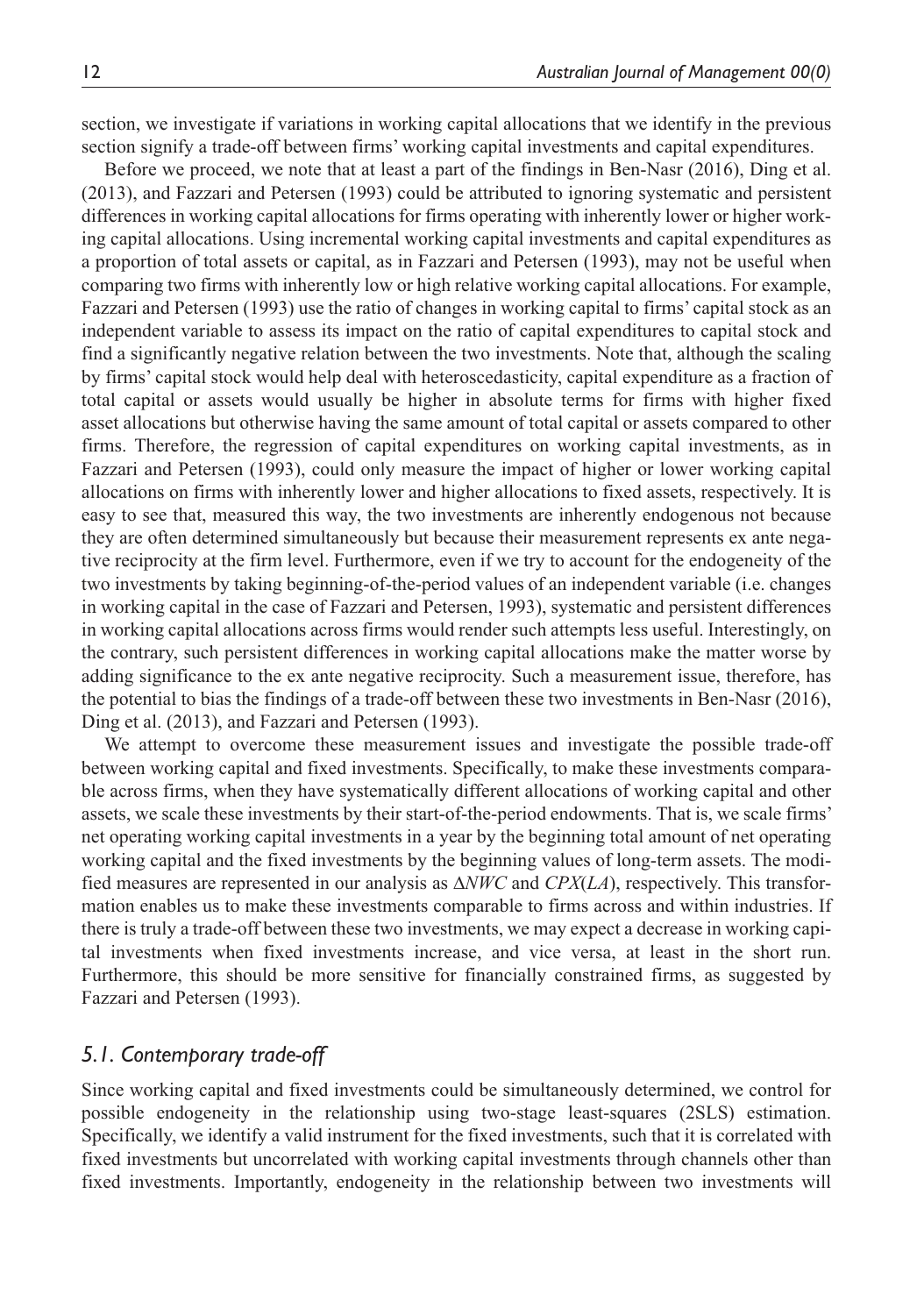surface only if there is a trade-off between the two investments. If these investments are largely independent of each other, endogeneity may not be a serious concern. Furthermore, while there is inherent endogeneity in the two investments if these are measured with respect to total assets or capital, there is no a priori endogenous relationship in the transformed measures of working capital and fixed investments that we propose to work with.

We envision 1-year lagged values of fixed investments as a proportion of their beginning-ofthe-period total assets (*CPX*(*A*)) as possible instruments for our transformed measures of fixed investments. Specifically, firms making larger fixed investments as a proportion of their total assets in the previous period are also likely to make larger of these investments as a proportion of their long-term assets. However, it is less likely that 1-year lagged fixed investments as a proportion of their total assets would be correlated to firms' incremental working capital investments as a proportion of the beginning net operating working capital other than through their relationship with fixed investments as a proportion of their total long-term assets. Although we formally test the instrument validity in the first-stage regression, we primarily assess it in our empirical analysis by estimating correlations between the set of covariates. Panel A of Table 4 shows that low pairwise correlations are in line with our expectations.

We estimate the first-stage regression (reported in Column 1 of Panels B and C of Table 4), involving the fixed investments as a proportion of total long-term assets as a dependent variable and the 1-year lagged fixed investments as a proportion of total assets and other variables as controls, such that

$$
CPX(LA)_{i,t} = \alpha + \beta_1 \cdot CPX(A)_{i,t-1} + \beta_j \cdot X(fS)_{i,t-1} + \beta_l \cdot X(me)_{i,t-1} + \eta_i + \lambda_t + \varepsilon_{i,t}
$$
(8)

where *CPX* represents fixed investments or capital expenditures as a proportion of long-term assets  $(LA)$  and total assets  $(A)$ , respectively;  $X(me)_{i,t-1}$  represents the lagged values of the set of macroeconomic control variables described in Appendix 1; and the other terms have their usual meanings. To assess the robustness of the estimation, we estimate equation (8) using ordinary least-squares (OLS) and fixed-effects estimators.

Subsequently, we estimate the relationship between working capital and fixed investments using the instrumented values of fixed investments in the second stage as follows

$$
\Delta NWC_{i,t} = \alpha + \beta_1 \cdot CPX(LA)_{i,t} + \beta_j \cdot X(fs)_{i,t-1} + \beta_l \cdot X(me)_{i,t-1} + \eta_i + \lambda_t + \varepsilon_{i,t}
$$
(9)

where Δ*NWC* represents the change in working capital as a proportion of net operating working capital at the beginning of the year. We report the results of the second-stage regression in Column 2 of Panels B and C of Table 4.

The results in Panels B and C of Table 4 for OLS and fixed-effects estimators, respectively, suggest that the instrument seems to be sufficiently related to the endogenous covariate. Contrary to the findings in Fazzari and Petersen (1993), we find that working capital and fixed investments relate positively (Column 2), suggesting no active trade-off between the two investments. It appears that firms making working capital investments also simultaneously invest in their fixed assets.

The transformation of working capital and fixed investments used to make these investments comparable across firms comes in handy by eliminating any ex ante endogeneity between the two measures of investments. The effect can be seen when we conduct the Durbin–Wu–Hausman (DWH) test for endogeneity with a null that the variables are exogenous. The results reported in Table 4 suggest that we fail to reject the hypothesis even at 10% significance.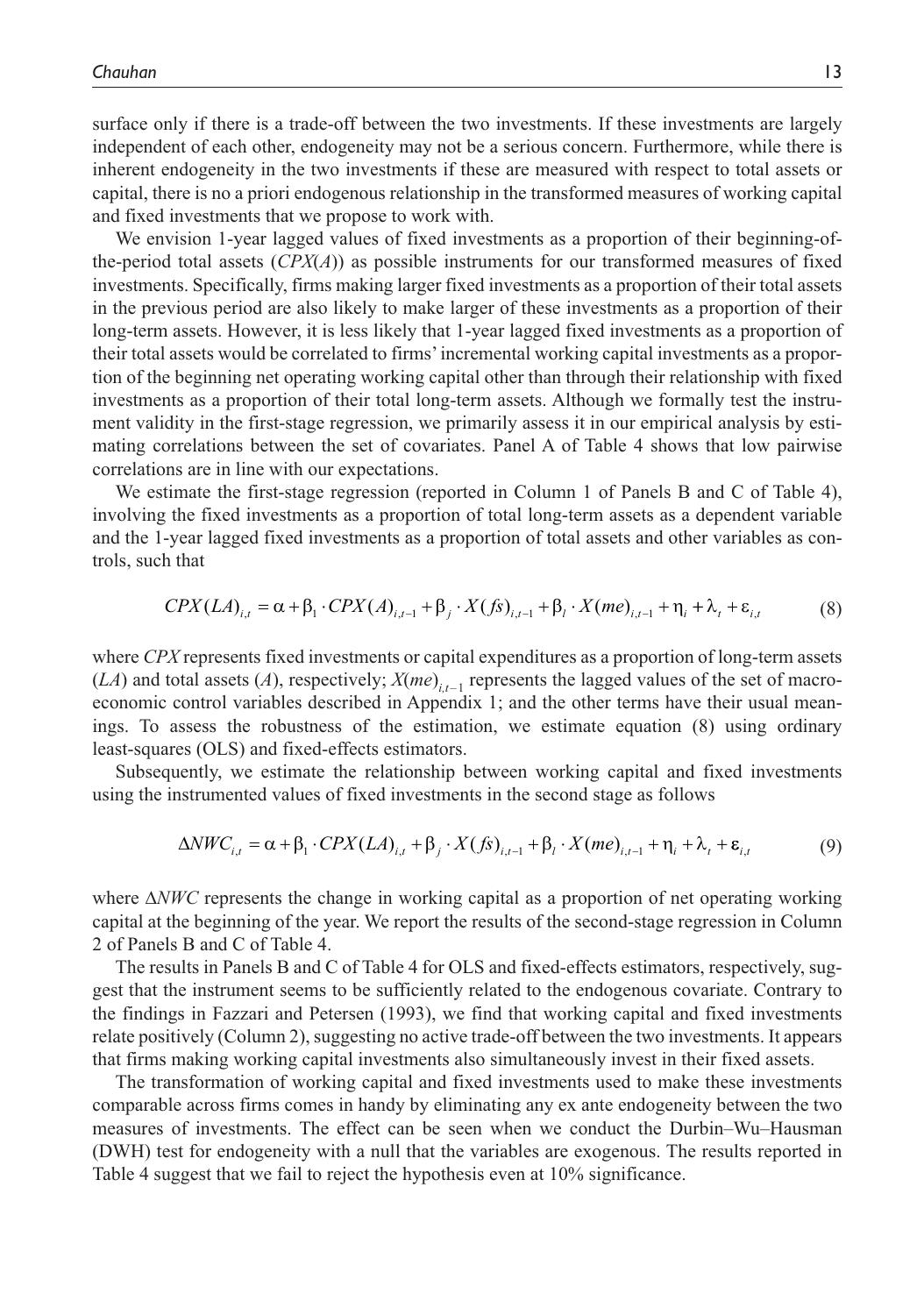| Table 4. Trade-off between wor                                                                                                                                   | king capital and fixed investments. |           |                  |                     |                     |                                   |                  |             |
|------------------------------------------------------------------------------------------------------------------------------------------------------------------|-------------------------------------|-----------|------------------|---------------------|---------------------|-----------------------------------|------------------|-------------|
| Panel A: pairwise correlations                                                                                                                                   |                                     |           |                  |                     |                     |                                   |                  |             |
|                                                                                                                                                                  |                                     |           | <b>ANWC</b>      |                     | CPX(A)              |                                   | CPX(LA)          |             |
| CPX(A)<br>CPX(LA)<br><b>ANWC</b>                                                                                                                                 |                                     |           | 0.03             |                     |                     |                                   |                  |             |
|                                                                                                                                                                  |                                     |           | 0.07             |                     | 0.39                |                                   |                  |             |
|                                                                                                                                                                  | Panel B: OLS estimation             |           |                  |                     |                     | Panel C: fixed-effects estimation |                  |             |
|                                                                                                                                                                  | Dep. var. = CPX(LA)                 |           | Dep. var. = ANWC |                     | Dep. var. = CPX(LA) |                                   | Dep. var. = ANWC |             |
|                                                                                                                                                                  |                                     |           |                  |                     |                     |                                   |                  |             |
|                                                                                                                                                                  | Coeff.                              | t stat    | Coeff.           | z stat              | Coeff.              | tstat                             | Coeff.           | z stat      |
|                                                                                                                                                                  |                                     |           | $0.512***$       | 3.690               |                     |                                   | $1.042***$       | 3.560       |
|                                                                                                                                                                  | $0.893***$                          | 64.800    |                  |                     | $0.526***$          | 30.850                            |                  |             |
|                                                                                                                                                                  | → ***                               | $-12.970$ | 0.002            | 0.420               | $-0.042***$         | $-17.690$                         | $-0.095***$      | $-4.130$    |
|                                                                                                                                                                  | $-0.021***$                         | $-4.600$  | 0.094**          | 2.140               | $-0.211***$         | $-14.700$                         | $0.563***$       | 4.720       |
|                                                                                                                                                                  | $-0.069$                            | $-15.280$ | $0.078*$         | 1.750               | $-0.088***$         | $-11.290$                         | 0.028            | 0.370       |
|                                                                                                                                                                  | $-0.013***$                         | $-10.490$ | $-0.051***$      | $-4.870$            | $-0.032***$         | $-11.810$                         | $-0.050***$      | $-2.040$    |
| <i><b>G G S R E H A S R A S R A F K S R A F A S R A F K S R A F K</b><br/>S K H Z &gt; A B X X P Y A F K<br/>G C S K H Q &amp; &amp; Q &amp; &amp; Q + K K K</i> | 0.069***                            | 4.350     | $-0.437***$      | $-3.040$            | 0.090***            | 2.730                             | 0.390            | 1.280       |
|                                                                                                                                                                  | $0.016***$                          | 6.980     | 0.001            | 0.030               | $0.007**$           | 2.580                             | 0.005            | 0.170       |
|                                                                                                                                                                  | $0.278***$                          | 37.230    | $0.465***$       | 6.120               | $0.316***$          | 26.710                            | $0.838***$       | 5.670       |
|                                                                                                                                                                  | 0.004***                            | 6.930     | $-0.001$         | $-0.170$            | $0.003**$           | 2.440                             | 0.004            | 0.460       |
|                                                                                                                                                                  | $0.015***$                          | 7.200     | $0.059***$       | $2.700$<br>$-6.380$ | 0.00%               | 4.180                             | $-0.042$         | $-1.640$    |
|                                                                                                                                                                  | $0.003***$                          | 4.500     | ***0000-         |                     | 0.006***            | 4.130                             | $-0.065***$      | $-5.600$    |
|                                                                                                                                                                  | $0.030***$                          | 19.300    | $0.034***$       | 2.790               | $0.036***$          | 0.540                             | $-0.037$         | $-1.240$    |
|                                                                                                                                                                  | $-0.104***$                         | $-3.350$  | $-0.256$         | $-0.840$            | $-0.310**$          | $-2.550$                          | 1.830            | 1.470       |
|                                                                                                                                                                  |                                     |           |                  |                     |                     |                                   |                  | (Continued) |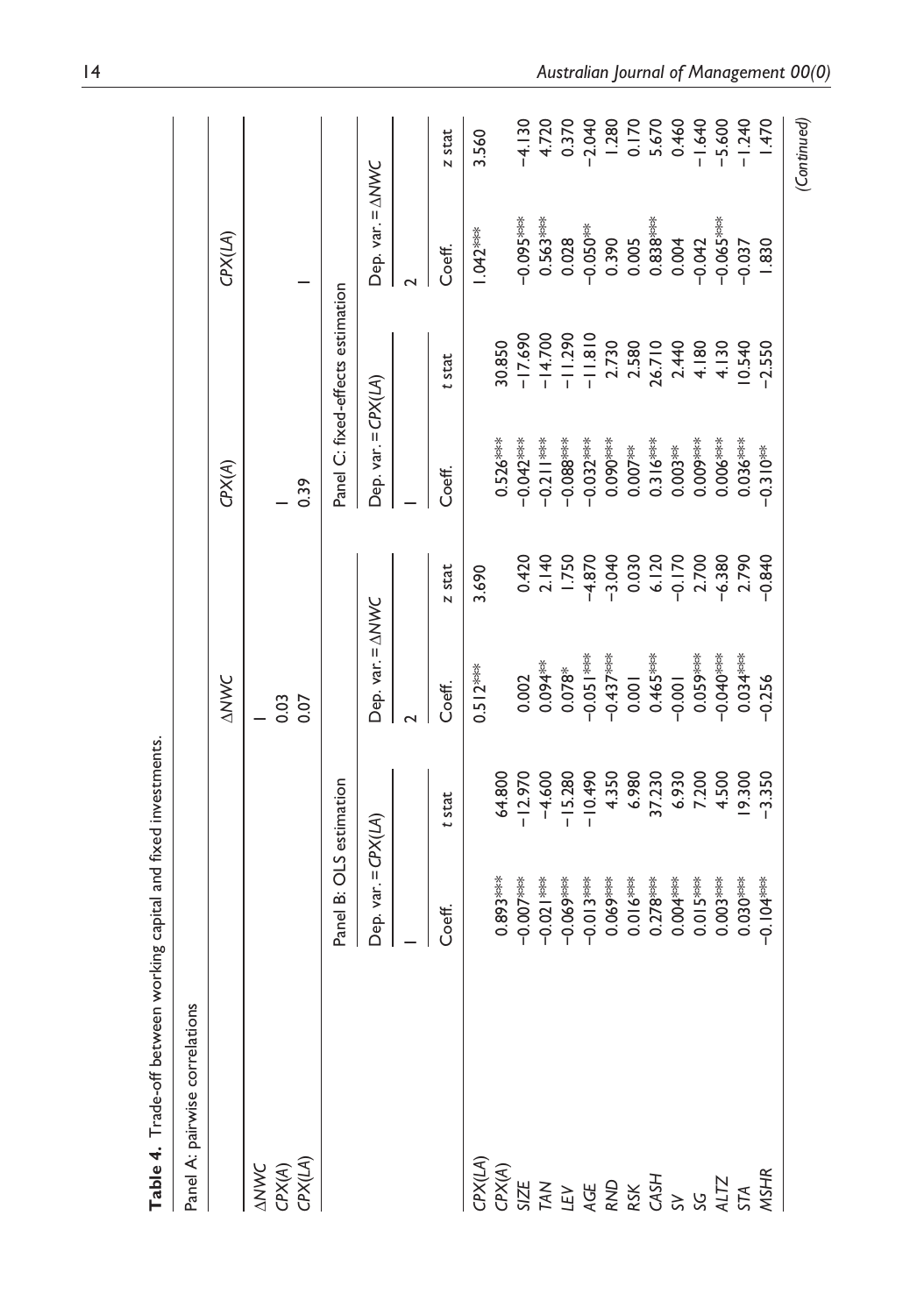| Table 4. (Continued)                                                                                                                                                                                                                                                                                                                                                                                                                                                                                                                                                                                                                                                                                                                                                                                                                                                                                                                                                                                                                                                                                                                                                       | Panel B: OLS estimation |           |                  |          |                     | Panel C: fixed-effects estimation |                       |                               |
|----------------------------------------------------------------------------------------------------------------------------------------------------------------------------------------------------------------------------------------------------------------------------------------------------------------------------------------------------------------------------------------------------------------------------------------------------------------------------------------------------------------------------------------------------------------------------------------------------------------------------------------------------------------------------------------------------------------------------------------------------------------------------------------------------------------------------------------------------------------------------------------------------------------------------------------------------------------------------------------------------------------------------------------------------------------------------------------------------------------------------------------------------------------------------|-------------------------|-----------|------------------|----------|---------------------|-----------------------------------|-----------------------|-------------------------------|
|                                                                                                                                                                                                                                                                                                                                                                                                                                                                                                                                                                                                                                                                                                                                                                                                                                                                                                                                                                                                                                                                                                                                                                            | Dep. var. = CPX(LA)     |           | Dep. var. = ANWC |          | Dep. var. = CPX(LA) |                                   | Dep. var. = ANWC      |                               |
|                                                                                                                                                                                                                                                                                                                                                                                                                                                                                                                                                                                                                                                                                                                                                                                                                                                                                                                                                                                                                                                                                                                                                                            |                         |           |                  |          |                     |                                   |                       |                               |
|                                                                                                                                                                                                                                                                                                                                                                                                                                                                                                                                                                                                                                                                                                                                                                                                                                                                                                                                                                                                                                                                                                                                                                            | Coeff.                  | t stat    | Coeff.           | z stat   | Coeff.              | t stat                            | Coeff.                | z stat                        |
| PRF                                                                                                                                                                                                                                                                                                                                                                                                                                                                                                                                                                                                                                                                                                                                                                                                                                                                                                                                                                                                                                                                                                                                                                        | $0.06$   ***            | 6.210     | $-0.085$         | $-1.150$ | $0.072***$          | 5.100                             | $-0.095$              | $-0.950$                      |
|                                                                                                                                                                                                                                                                                                                                                                                                                                                                                                                                                                                                                                                                                                                                                                                                                                                                                                                                                                                                                                                                                                                                                                            | $-0.130***$             | $-24.330$ | $0.283***$       | 4.520    | $-0.047$ **         | $-8.030$                          | $0.133**$             | 1.980                         |
| ACQ<br>LIBOR<br>TSPR                                                                                                                                                                                                                                                                                                                                                                                                                                                                                                                                                                                                                                                                                                                                                                                                                                                                                                                                                                                                                                                                                                                                                       | $0.006***$              | 11.120    | $-0.007$         | $-1.590$ | $-0.003***$         | $-2.540$                          | $-0.032**$            | $-3.630$                      |
|                                                                                                                                                                                                                                                                                                                                                                                                                                                                                                                                                                                                                                                                                                                                                                                                                                                                                                                                                                                                                                                                                                                                                                            | $0.013***$              | 11.910    | $0.018*$         | 1.950    | $-0.000 -$          | $-2.000$                          | $-0.03$ <sup>**</sup> | $-2.060$                      |
| CSPR                                                                                                                                                                                                                                                                                                                                                                                                                                                                                                                                                                                                                                                                                                                                                                                                                                                                                                                                                                                                                                                                                                                                                                       | $-0.022$ ***            | $-8.180$  | $-0.028$         | $-1.210$ | ***●10:0−           | $-5.050$                          | 0.026                 |                               |
| GDPG                                                                                                                                                                                                                                                                                                                                                                                                                                                                                                                                                                                                                                                                                                                                                                                                                                                                                                                                                                                                                                                                                                                                                                       | $0.003***$              | 5.400     | 0.00%            | 1.830    | 0.002***            | 4.260                             | $0.012**$             | $1.020$<br>$2.310$<br>$1.710$ |
| <b>MKT</b>                                                                                                                                                                                                                                                                                                                                                                                                                                                                                                                                                                                                                                                                                                                                                                                                                                                                                                                                                                                                                                                                                                                                                                 | $0.063***$              | 20.590    | $0.129***$       | 3.720    | 0.040 ***           | 11.910                            | 0.064*                |                               |
| Constant                                                                                                                                                                                                                                                                                                                                                                                                                                                                                                                                                                                                                                                                                                                                                                                                                                                                                                                                                                                                                                                                                                                                                                   | $0.056***$              | 6.810     | 0.113            | .630     | $0.422***$          | 20.170                            | $0.583***$            | 2.630                         |
|                                                                                                                                                                                                                                                                                                                                                                                                                                                                                                                                                                                                                                                                                                                                                                                                                                                                                                                                                                                                                                                                                                                                                                            | 82, 155                 |           | 82, 155          |          | 82, 155             |                                   | 82, 155               |                               |
| Adj. R <sup>2</sup>                                                                                                                                                                                                                                                                                                                                                                                                                                                                                                                                                                                                                                                                                                                                                                                                                                                                                                                                                                                                                                                                                                                                                        | 0.295                   |           | 0.015            |          | 0.137               |                                   | $\frac{1}{2}$         |                               |
| Durbin-Wu-Hausman (DVVH)<br>test of endogeneity-p value                                                                                                                                                                                                                                                                                                                                                                                                                                                                                                                                                                                                                                                                                                                                                                                                                                                                                                                                                                                                                                                                                                                    | 0.2989                  |           |                  |          |                     |                                   |                       |                               |
| fixed investments by the beginning values of long-term assets; CPX(A) is the 1-year lagged ratio of the fixed investments by the beginning values of total assets. This table shows<br>where ANWC is the ratio of the net operating working capital investments in a year to the beginning total amount of net operating working capital; CPX(LA) is the ratio of the<br>estimators, respectively. We use I-year lagged values of fixed investments as a proportion of their total assets (CPX(A)) as possible instruments for our transformed measures<br>the results of assessing a trade-off between working capital and fixed investments using a two-stage least-squares (2SLS) regression. Panel A shows the correlation between<br>ANWC, CPX(A), and CPX(LA) defined there. Panels B and C show results of the first-stage (Column 1) and second-stage (Column 2) regressions using OLS and fixed-effects<br>of fixed investments. Results of the DWH test for endogeneity with a null that the variables are exogenous are also reported.<br>****, ***, and * represent statistical significance at 1%, 5%, and 10%, respectively,<br>OLS: ordinary least-squares. |                         |           |                  |          |                     |                                   |                       |                               |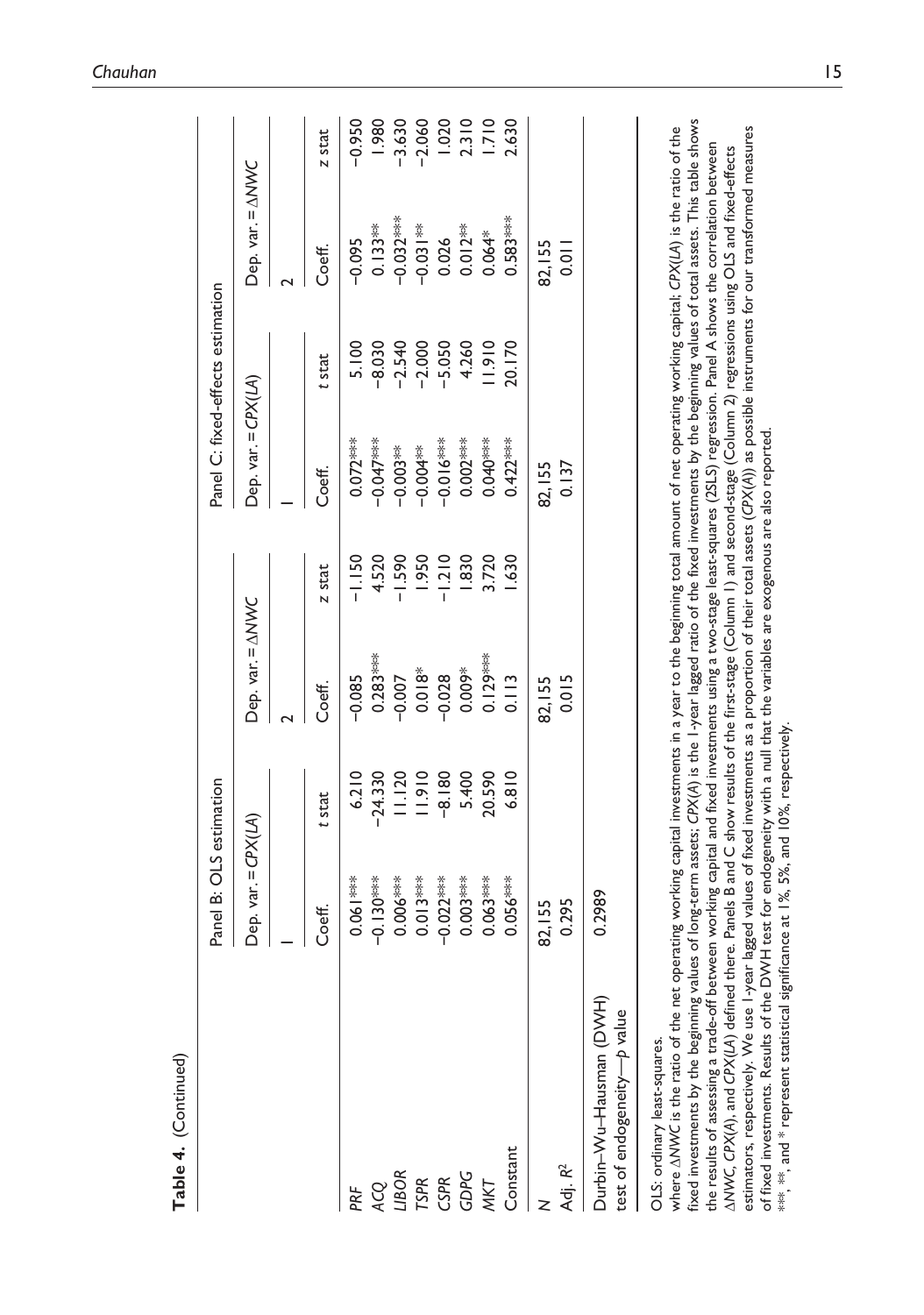|              |             |          | $\overline{2}$ |          |
|--------------|-------------|----------|----------------|----------|
|              | Coeff.      | t stat   | Coeff.         | t stat   |
| CPX(LA)      | $0.346***$  | 5.440    | $0.601***$     | 4.140    |
| SIZE         | $-0.124***$ | $-6.910$ | $-0.085***$    | $-3.460$ |
| <b>TAN</b>   | $0.484***$  | 4.290    | 0.186          | 1.090    |
| LEV          | $-0.042$    | $-0.590$ | $-0.371***$    | $-3.740$ |
| <b>AGE</b>   | $-0.082***$ | $-3.770$ | $-0.035$       | $-0.710$ |
| <b>RND</b>   | $0.453*$    | 1.500    | $-0.147$       | $-0.280$ |
| <b>RSK</b>   | 0.008       | 0.310    | 0.046          | 1.050    |
| CASH         | $1.071***$  | 9.770    | $0.707***$     | 4.820    |
| <b>SV</b>    | 0.006       | 0.670    | 0.009          | 0.810    |
| SG           | $-0.025$    | $-1.030$ | $-0.044$       | $-0.950$ |
| <b>ALTZ</b>  | $-0.060***$ | $-5.270$ | $-0.096***$    | $-3.970$ |
| <b>STA</b>   | $-0.014$    | $-0.500$ | 0.041          | 0.890    |
| <b>MSHR</b>  | $1.629*$    | 1.330    | $-0.948$       | $-0.570$ |
| <b>PRF</b>   | $-0.038$    | $-0.390$ | 0.001          | 0.000    |
| ACQ          | $0.116**$   | 1.730    | $0.141**$      | 1.790    |
| <b>LIBOR</b> | $-0.035***$ | $-4.090$ | $-0.015$       | $-1.000$ |
| <b>TSPR</b>  | $-0.038***$ | $-2.540$ | $-0.003$       | $-0.130$ |
| <b>CSPR</b>  | 0.012       | 0.490    | 0.010          | 0.310    |
| <b>GDPG</b>  | $0.014***$  | 2.630    | $0.018***$     | 2.820    |
| <b>MKT</b>   | $0.089***$  | 2.480    | $0.083***$     | 2.040    |
| Constant     | $0.918***$  | 5.400    | $0.680***$     | 2.480    |
| N            | 82,155      |          | 82,155         |          |
| Adj. $R^2$   | 0.017       |          | 0.013          |          |

**Table 5.** Trade-off between working capital and fixed investments in the long run.

Columns 1 and 2 in this table show the results of assessing whether fixed investments made at time *t* may influence working capital investments at time *t*+*k*, where *k*> 1. The results reported in Columns 1 and 2 show the contemporary coefficients of fixed investments and the sum of all the coefficients lagged up to 5 years, respectively. \*\*\*, \*\*, and \* represent statistical significance at 1%, 5%, and 10%, respectively.

## *5.2. Trade-off in the long run*

Although we find no contemporary trade-off between working capital and fixed investments, such a trade-off may exist in the long run. Specifically, fixed investments made at time *t* may influence working capital investments at time  $t + k$ , where  $k > 1$ . We, therefore, use lagged fixed investments for 5 years in equation (9) to test whether such is the case. Since the 2SLS estimator is generally less efficient than the usual OLS and fixed-effects estimators (Wooldridge, 2010) and we verified that the transformed measures for the two investments are ex ante exogenous, we then use the fixed-effects estimator to compare the short- and long-term impacts of fixed investments on working capital investments.

The results reported in Columns 1 and 2 of Table 5 show the contemporary coefficients of fixed investments, and the sum of all the coefficients lagged up to 5 years, respectively. We estimate the robust standard error clustered at the firm level using a linear transformation of coefficients for the sum of 5-year lagged coefficients (Column 2). The results suggest that working capital investments relate positively to fixed investments both in the short run and in the long run. Thus, the trade-off between the two investments is practically nonexistent even in the long run. In fact, the comparison of the two coefficients suggests that the marginal long-term impact is more positive than the short-term impact. Interestingly, positively correlated working capital and fixed investments signify a largely stagnant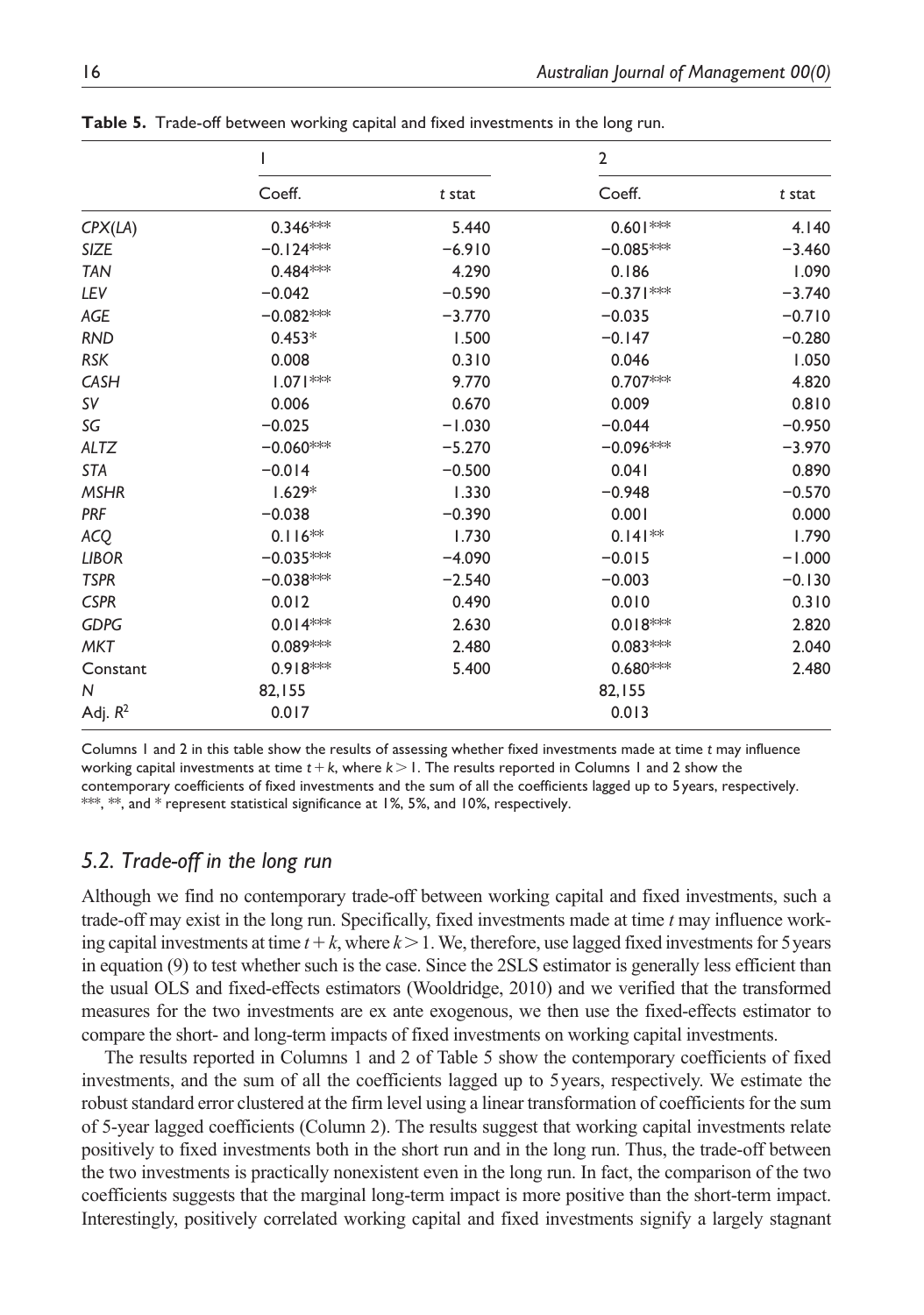relative allocation of working capital and fixed assets as a proportion to the firms' total assets. It is consistent with the persistence that we observe in firms' working capital allocation earlier.

## *5.3. Effect of financial constraints*

Fazzari and Petersen (1993) also suggest that the trade-off between working capital and fixed investments would be more prominent for financially unconstrained firms. It is so because these firms are at relative ease to modulate their working capital investments to absorb inter-temporal exogenous shocks to their fixed investments. We test whether the two investments are sensitive to firms' financial constraints such that the trade-off might be visible for relatively unconstrained firms. We use firms' size and age as a measure of financial constraint and identify relatively unconstrained firms with greater size or age. As an alternative measure of financial constraint, we also use Hadlock and Pierce's (2010) SA index, Kaplan and Zingales' (1997) KZ index, and Whited and Wu's (2006) WW index.<sup>12</sup> Their construction is described in Appendix 1. Higher values of all the three indices represent relatively more financial constraints. We estimate the effect of fixed investments in equation (9) for financially constrained and unconstrained firms separately using a dummy for them to interact with the fixed investments as follows

$$
\Delta NWC_{i,t} = \alpha + \beta_1 \cdot D \cdot CPX(LA)_{i,t} + \beta_2 (1 - D) \cdot CPX(LA)_{i,t} + \beta_j \cdot X(fs)_{i,t-1}
$$
  
+ 
$$
\beta_l \cdot X(me)_{i,t-1} + \eta_i + \lambda_t + \varepsilon_{i,t}
$$
 (10)

where *D* is the dummy representing relatively unconstrained firms identified using median values of size, age, and SA, KZ, and WW indices in the sample. The results in Columns 1–5 of Table 6 suggest that, irrespective of the measure and degree of financial constraint, the working capital investments relate positively to fixed investments.

In sum, the analysis in this section suggests that there may not be any tactical trade-off between working capital and fixed investments. However, since firms' mean relative working capital allocations remain largely time invariant (Chauhan, 2019), there may be a strategic trade-off between firms' allocation of working capital and other assets. Since the short-term variation in working capital allocations could not be ascribed to an active trade-off between working capital and fixed investments, along with the fact that they are largely insignificant and frequently mean-reverting to cause serious deviations from long-run means, they could be largely noise around their equilibrium allocations. However, a systematic exploration into these aspects may shed more light on the causes of such short-run variations.

## **6. Conclusion**

Previous studies suggest that relative working capital allocations within industries persist over a long period. While such persistence rules out any industry-wide optimal allocation, firms could still be pursuing their firm-specific optimal allocations. Furthermore, although persistent allocations over time suggest that deviations from long-run means would eventually die out, we know little about their speed of reversion. Depending on the speed of such reversion, we can further infer whether firms would be actively trading off their working capital investments to absorb any exogenous shocks to capital expenditure schedules. We assess short-run variations in working capital allocations to shed light on these issues in this article.

We find that working capital allocations frequently deviate from their long-term means in the short run. However, such deviations are also rapidly mean-reverting. A typical firm retraces more than two-thirds of their deviations from long-run means in just about a year. Thus, even if there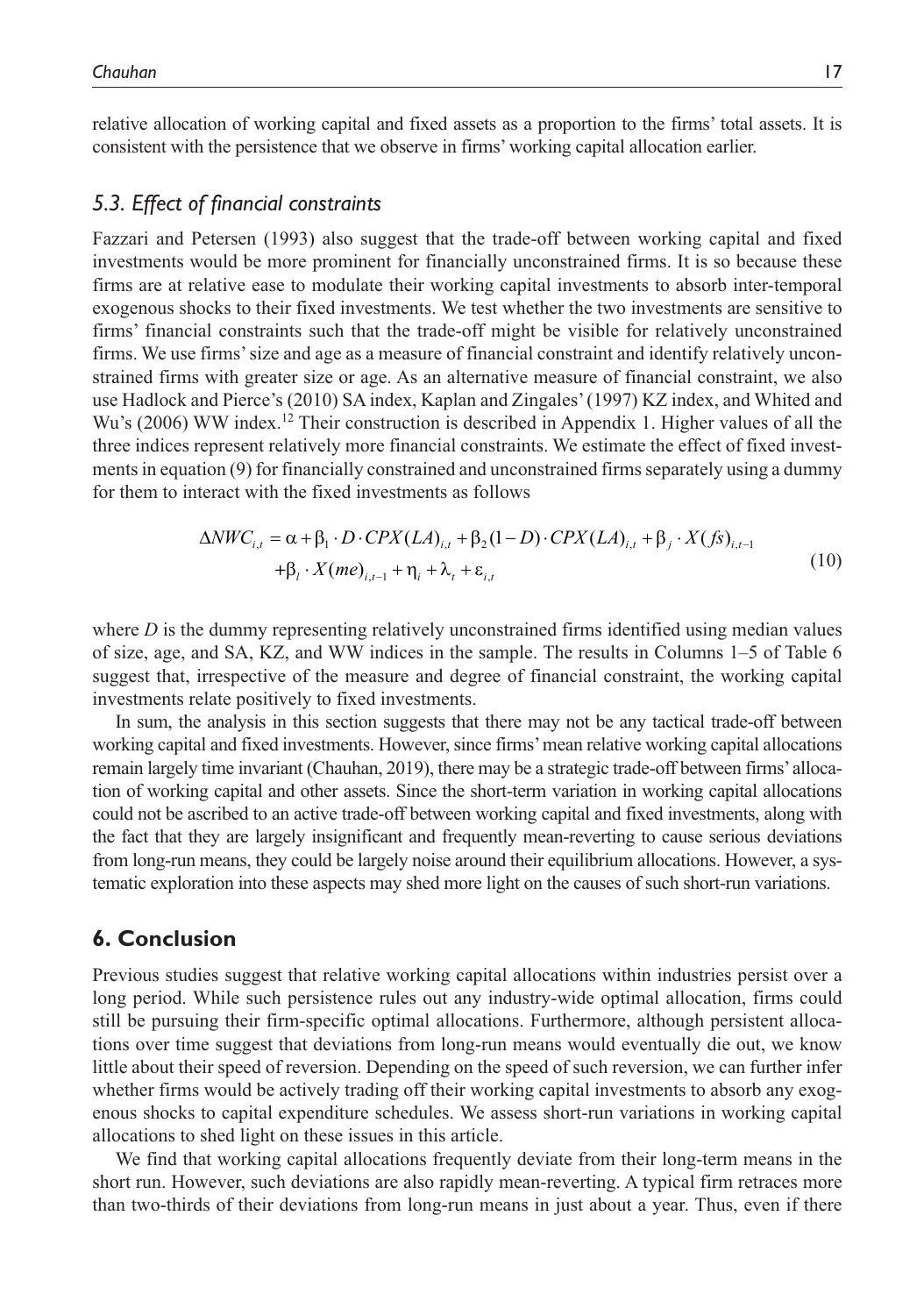|                                                                            |                          |          | $\mathbf{\sim}$ |                                  | 3 (SAind)                |                | 4 (KZind)                 |                                             |                          |                                  |
|----------------------------------------------------------------------------|--------------------------|----------|-----------------|----------------------------------|--------------------------|----------------|---------------------------|---------------------------------------------|--------------------------|----------------------------------|
|                                                                            | Coeff.                   | t stat   | Coeff.          | t stat                           | Coeff.                   | stat           | Coeff.                    | stat                                        | Coeff.                   | t stat                           |
| $[1-D(SIZE)] \times CPX(LA)$<br>D(SIZE) × CPX(LA)                          | $0.327***$<br>$0.351***$ | 3.130    |                 |                                  |                          |                |                           |                                             |                          |                                  |
| $D(AGE) \times CPX(LA)$                                                    |                          |          | $0.379***$      | 4.390                            |                          |                |                           |                                             |                          |                                  |
| [I-D(AGE)] × CPX(LA)                                                       |                          |          | $0.326***$      | 4.600                            |                          |                |                           |                                             |                          |                                  |
| $[1-D(ind)] \times CPX(LA)$<br>$D(\text{ind}) \times CPX(LA)$              |                          |          |                 |                                  | $0.407***$<br>$0.330***$ | 4.920<br>3.880 | $0.300$ ***<br>$0.437***$ | 2.12                                        | $0.371***$<br>$0.254***$ | 3.652<br>1.761                   |
| SIZE                                                                       | $-0.123***$              | $-6.960$ | $-0.125***$     | $-6.940$                         | $-0.126***$              | $-7.210$       | $-0.130$                  | 3.674                                       | $-0.130$                 | $-6.976$                         |
| TAN                                                                        | $0.485***$               | 4.300    | $0.480***$      | 4.230                            | $0.478***$               | 4.240          | $0.540***$                | 5.046                                       | $0.513***$               | 4.945                            |
| ΓEΛ                                                                        | $-0.043$                 | $-0.600$ | $-0.041$        | $-0.570$                         | $-0.039$                 | $-0.550$       | $-0.048$                  | $-0.572$                                    | $-0.056$                 | $-0.572$                         |
| AGE                                                                        | $-0.082***$              | $-3.750$ | $-0.086***$     | $-3.850$                         | $-0.085***$              | $-3.820$       | $-0.088***$               | $-4.775$                                    | $-0.085***$              | $-4.059$                         |
| <b>RND</b>                                                                 | $0.453*$                 | 1.500    | $0.449*$        | 1.490                            | $0.451*$                 | 1.500          | 0.478*                    | 1.590                                       | 0.550*                   | $\overline{1.5}$                 |
| RSK                                                                        | 0.008                    | 0.310    | 0.008           | 0.310                            | 0.008                    | 0.320          | 0.010                     | 0.352                                       | 0.008                    | 0.419                            |
|                                                                            | $1.071***$               | 9.770    | $1.069***$      | 9.750                            | $1.069***$               | 9.730          | $1.325***$                | 11.676                                      | $1.272***$               | 12.727                           |
| CASH<br>S S S ALTZ<br>S S ALTZ<br>S S ALTA<br>S S AC Q<br>T S PR<br>T S PR | 0.006                    | 0.640    | 0.006           | 0.690                            | 0.008                    | 0.810          | 0.009                     | 1.004                                       | 0.007                    | 0.894                            |
|                                                                            | $-0.025$                 | $-1.030$ | $-0.025$        | $-1.030$                         | $-0.025$                 | $-1.040$       | $-0.026$                  | $-1.14$<br>$-6.219$<br>$-0.578$<br>$-1.700$ | $-0.029*$                | $-1.373$                         |
|                                                                            | $-0.060$                 | $-5.270$ | $-0.060$        | $-5.250$                         | $-0.060***$              | $-5.270$       | $-0.062***$               |                                             | $-0.054***$              | $-5.535$                         |
|                                                                            | $-0.014$                 | $-0.490$ | $-0.015$        |                                  | $-0.015$                 | $-0.550$       | $-0.016$                  |                                             | $-0.017$                 | $-0.647$                         |
|                                                                            | $1.617*$                 | 1.320    | 1.643*          | 1.340                            | $1.667*$                 | 1.360          | $2.034***$                |                                             | $2.034***$               | 2.006                            |
|                                                                            | $-0.038$                 | $-0.390$ | $-0.039$        | $-0.400$                         | $-0.038$                 | $-0.390$       | $-0.043$                  | $-0.417$<br>1.765                           | $-0.042$                 | $-0.342$                         |
|                                                                            | $0.116**$                | 1.730    | $0.115**$       | 1.720                            | $0.115**$                | 1.730          | $0.128***$                |                                             | $0.142*$                 | 1.500                            |
|                                                                            | $-0.035***$              | $-4.050$ | $-0.035***$     | $-4.080$                         | $-0.036***$              | $-4.130$       | $-0.042***$               | $-4.832$                                    | $-0.049***$              | $-4.301$                         |
|                                                                            | $-0.038***$              | $-2.520$ | $-0.039***$     | $-2.560$                         | $-0.039***$              | $-2.580$       | $-0.049***$               | $-3.044$                                    | $-0.055***$              | $-3.440$                         |
| CSPR                                                                       | 0.012                    | 0.480    | 0.014           |                                  | 0.013                    | 0.510          | 0.013                     | 0.576                                       | 0.012                    |                                  |
| GDPG                                                                       | $0.014***$               | 2.630    | $0.013***$      |                                  | $0.013***$               | 2.590          | $0.014***$                |                                             | $0.012***$               |                                  |
| MKT                                                                        | $0.089***$               | 2.490    | $0.088***$      | 0.560<br>0.590<br>0.480<br>0.490 | $0.087***$               | 2.450          | $0.091***$                | 2.668<br>2.573                              | $0.075***$               | 0.628<br>3.175<br>2.650<br>4.448 |
| Constant                                                                   | $0.914***$               | 5.380    | $0.932***$      |                                  | $0.940***$               | 5.560          | $1.044***$                | 5.560                                       | $0.991***$               |                                  |
|                                                                            | 82,155                   |          | 82, 155         |                                  | 32, 155                  |                | 79,658                    |                                             | 76,152                   |                                  |
| Adj. R <sup>2</sup>                                                        | 0.017                    |          | 0.017           |                                  | 0.017                    |                | 0.019                     |                                             | 0.013                    |                                  |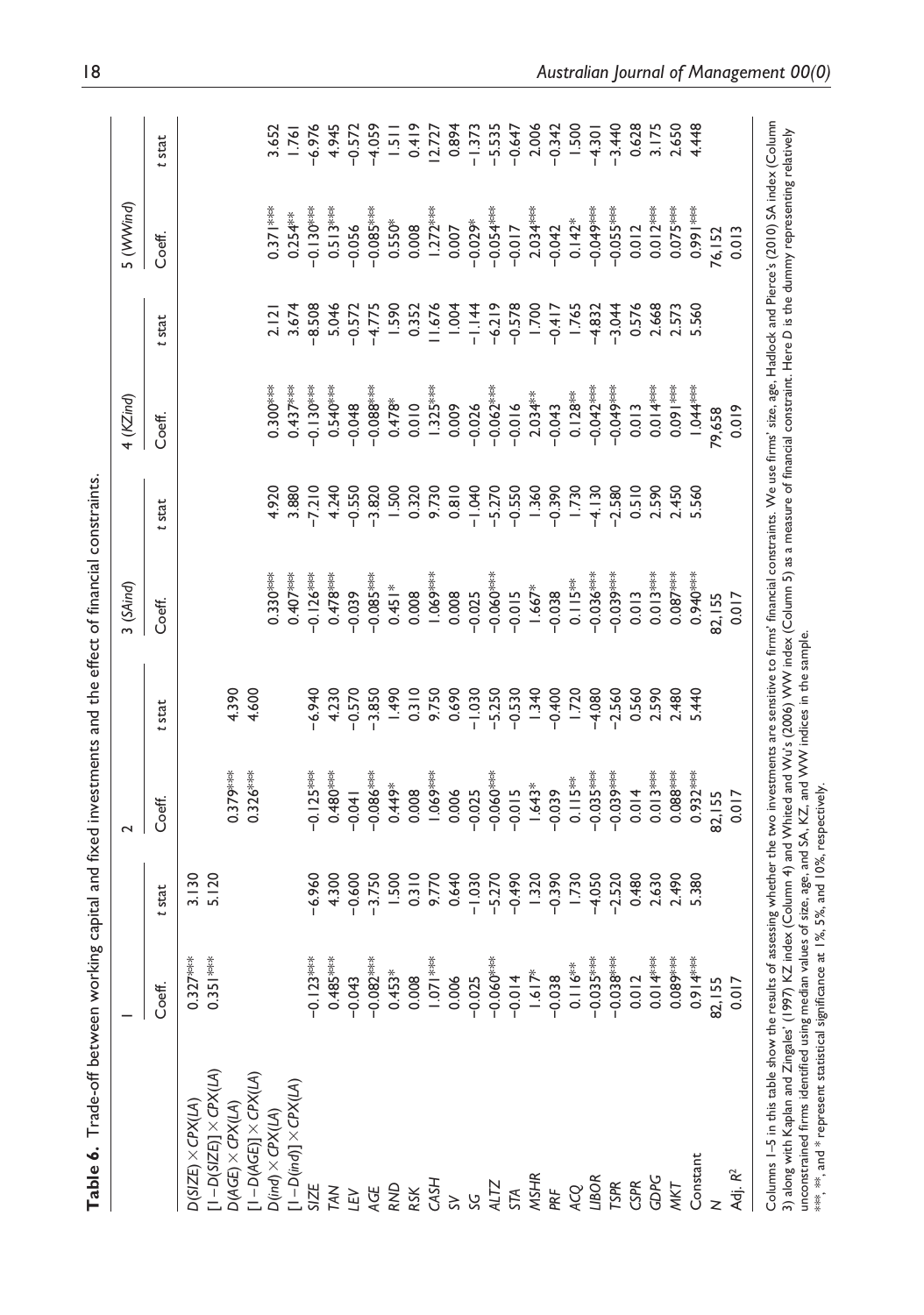may not be any industry-wide optimal working capital allocation, firms actively tend to pursue their firm-specific optimal allocations.

Even though working capital allocations frequently deviate from their long-run means in the short run, we find that such short-run variations in working capital could not be systematically ascribed to an active trade-off between working capital and fixed investments. On the contrary, we find that working capital and fixed investments positively correlate with each other. Such a positive correlation is consistent with persistence in working capital allocations. Given that short-run deviations are small and frequently mean-reverting, it is possible that these deviations are simply some noise around the long-term equilibrium allocations.

#### **Acknowledgements**

The author is grateful to Harry DeAngelo from Marshall School of Business, University of Southern California and Robert Kieschnick from School of Management, University of Texas at Dallas for their helpful comments and suggestions and the Indian Institute of Management Indore (India) for providing the generous research support. The author also thanks Heidi Mann for the proofreading and copyediting of the draft paper.

#### **Funding**

The author(s) received no financial support for the research, authorship, and/or publication of this article.

## **ORCID iD**

Gaurav Singh Chauhan **D** https://orcid.org/0000-0002-8269-3431

#### **Notes**

- 1. See, for example, Hill et al. (2010), Corsten and Gruen (2004), and Brennan et al. (1988).
- 2. Since we assess plausible implications of the findings in Chauhan (2019), we use the same time frame and set of firms to highlight our findings.
- 3. Specifically, Chauhan (2019) finds that firms' initial working capital allocations represent the most important determinant of their current allocations. That is, working capital allocations that were decided as many as 30 years back for the sample firms could still predict the current working capital allocations of these firms reasonably well. Furthermore, using type III partial sum of squares to study the relative contribution of the firm fixed effect, the author finds that the firm fixed effect contributes to more than 90% of the explained variation, while both the year fixed effect and the cross-sectional control variables contribute very little.
- 4. Ali (1994) studies relative persistence in firms' earnings, working capital, and cash flows using serial correlations.
- 5. Following the extant literature on working capital management (e.g. Aktas et al., 2015; Hill et al., 2010), we primarily classified firms using Fama and French's (1997) 48 industry classification, excluding utility, banking, insurance, real estate, and trading industries. The industry classification is available through Kenneth French's webpage: http://mba.tuck.dartmouth.edu/pages/faculty/ken.french/. A prime advantage of using the Fama–French classification is that the industries are grouped in manageable numbers based on their most concentrated but similar industrial activity. The classification picks up functional industries using four-digit SIC (Standard Industrial Classification) codes, the details of which are available in their paper. The classification, therefore, enables researchers to work with a greater number of firms around a given functionality. Although, using the raw SIC codes may group firms into specific products, very few firms are available for many SIC codes rendering it difficult to draw any meaningful inferences from these industries.
- 6. Accounts payables are reported as liabilities in Compustat. However, since we intend to use them as contra assets offsetting gross current assets, they are deducted from total assets to reflect total net assets. Consistent with past literature (as in, for example, Bae and Wang, 2015; Hensher and Jones, 2007;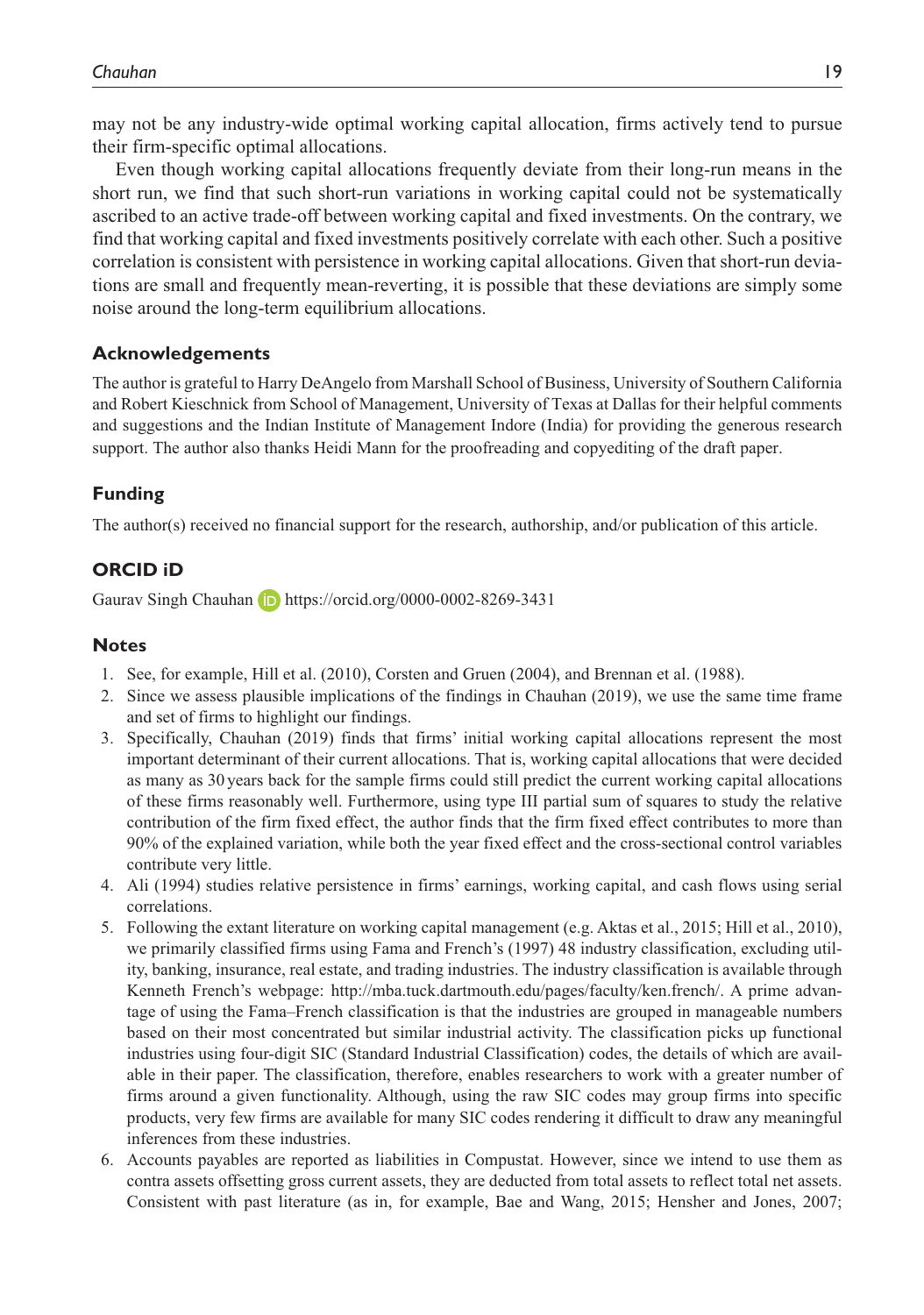Jones and Walker, 2007; Kusnadi, 2011), we evaluate working capital allocations with respect to total assets rather than sales. This is partly because, among several other explanations, Ingram and Lee (1997) suggest inappropriate measurement of working capital allocations using sales due to a lag between the income reported and operating cash flows. Specifically, as sales increase (decrease), net operating working capital would likely increase (decrease) leading to the lag.

- 7. We also note the economic significance of the cross-sectional variables in Table 1. Economic significance is estimated as the change in working capital allocations due to one standard deviation change in the subject variable. Notably, the estimated economic significance of these variables remains much smaller when compared to the unconditional variation in working capital allocations or the impact of initial working capital allocations identified in Chauhan (2019).
- 8. Since initial working capital explains significant variations in the current allocations and hence is a good proxy for equilibrium working capital allocation, we also use initial working capital allocations to test for the strength of mean reversion. The results are qualitatively similar and are available on request.
- 9. Since the first difference of independently and identically distributed error terms will be autocorrelated, the model misspecification cannot be established by no serial correlation at order one. Thus, we test for the null hypothesis at the second order under the null that there is no autocorrelation and report the *p* values for the same.
- 10. See Bun and Windmeijer (2010) for the problems of weak instruments and their validity thereof, in the system GMM dynamic panel data models.
- 11. In fact, Hovakimian and Li (2011), in the context of mean reversion in debt ratios, suggest that SOAs estimated from partial-adjustment models indicate the frequency of full rebalancing in the sample when firms have specifically defined target debt ratios and adjust only occasionally. This is because times when firms actively rebalance are characterized by the SOA equal to one but separated by periods of inactivity where the SOA is zero.
- 12. We thank the associate editor, Konari Uchida, for suggesting alternate indices for financial constraints to check the robustness of our findings.

#### **References**

- Aktas N, Croci E and Petmezas D (2015) Is working capital management value-enhancing? Evidence from firm performance and investments. *Journal of Corporate Finance* 30: 98–113.
- Ali A (1994) The incremental information content of earnings, working capital from operations, and cash flows. *Journal of Accounting Research* 32: 61–74.
- Arellano M and Bond S (1991) Some tests of specification for panel data: Monte Carlo evidence and an application to employment equations. *The Review of Economic Studies* 58: 277–297.
- Bae KH and Wang J (2015) Why do firms in customer–supplier relationships hold more cash? *International Review of Finance* 15: 489–520.

Baltagi B (2008) *Econometric Analysis of Panel Data*. Hoboken, NJ: John Wiley.

- Baños-Caballero S, García-Teruel PJ and Martínez-Solano P (2010) Working capital management in SMEs. *Accounting & Finance* 50: 511–527.
- Baños-Caballero S, García-Teruel PJ and Martínez-Solano P (2013) The speed of adjustment in working capital requirement. *The European Journal of Finance* 19: 978–992.
- Baños-Caballero S, García-Teruel PJ and Martínez-Solano P (2014) Working capital management, corporate performance, and financial constraints. *Journal of Business Research* 67: 332–338.
- Ben-Nasr H (2016) State and foreign ownership and the value of working capital management. *Journal of Corporate Finance* 41: 217–240.
- Blundell R and Bond S (1998) Initial conditions and moment restrictions in dynamic panel data models. *Journal of Econometrics* 87: 115–143.
- Brennan MJ, Maksimovic V and Zechner J (1988) Vendor financing. *The Journal of Finance* 43: 1127–1141.
- Bun MJ and Windmeijer F (2010) The weak instrument problem of the system GMM estimator in dynamic panel data models. *The Econometrics Journal* 13: 95–126.
- Chauhan GS (2019) Are working capital decisions truly short-term in nature? *Journal of Business Research* 99: 238–253.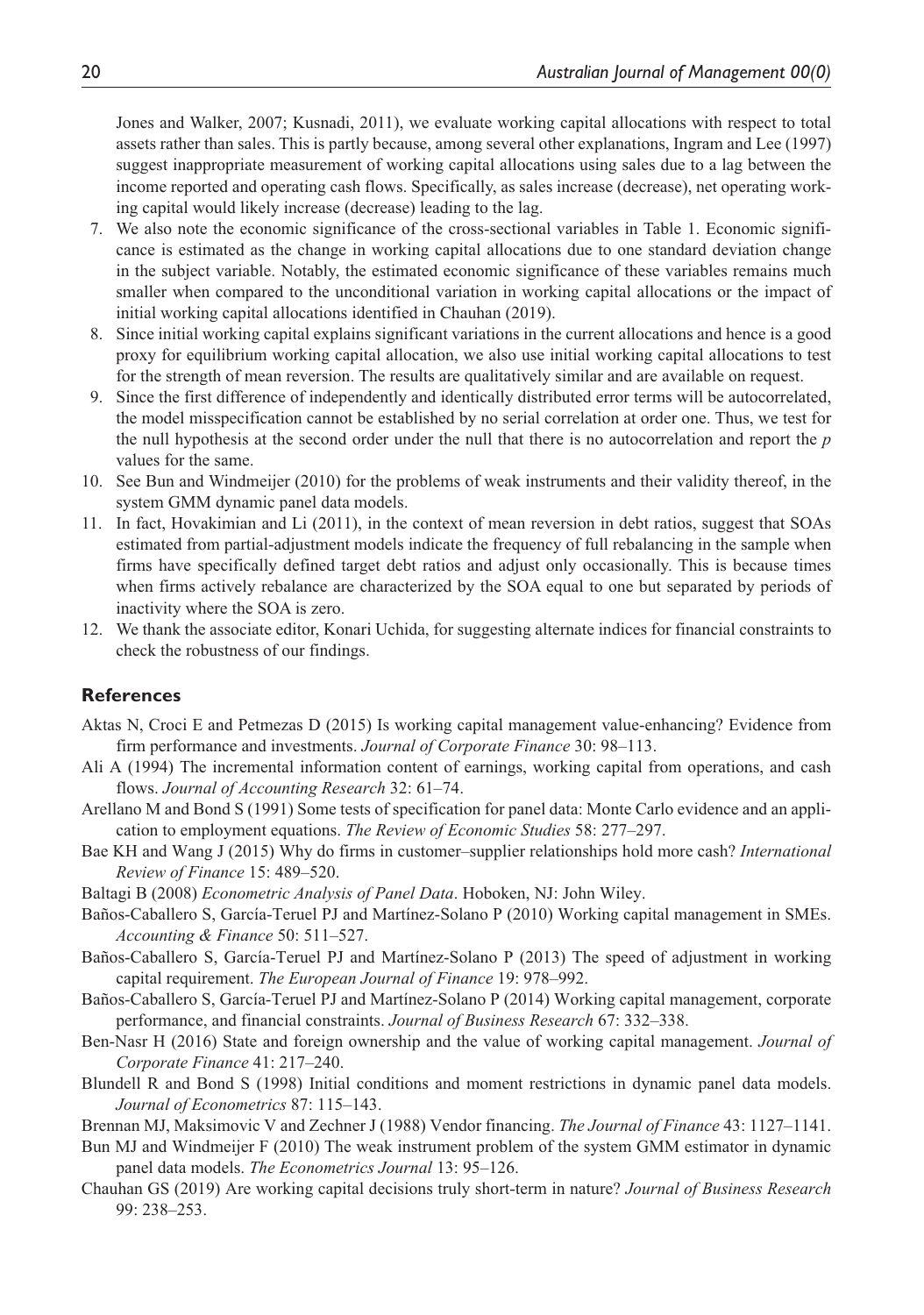- Chi LC and Tang TC (2006) Bankruptcy prediction: Application of logit analysis in export credit risks. *Australian Journal of Management* 31: 17–27.
- Corsten D and Gruen TW (2004) Stock-outs cause walkouts. *Harvard Business Review* 82: 26–28.
- Cunat V (2007) Trade credit: Suppliers as debt collectors and insurance providers. *The Review of Financial Studies* 20: 491–527.
- Ding S, Guariglia A and Knight J (2013) Investment and financing constraints in China: Does working capital management make a difference? *Journal of Banking and Finance* 37: 1490–1507.
- Ek R and Guerin S (2011) Is there a right level of working capital? *Journal of Corporate Treasury Management* 4: 137–149.
- Fama EF and French KR (1997) Industry costs of equity. *Journal of Financial Economics* 43: 153–193.
- Fazzari SM and Petersen BC (1993) Working capital and fixed investment: New evidence on financing constraints. *The RAND Journal of Economics* 24: 328–342.
- Filbeck G and Krueger TM (2005) An analysis of working capital management results across industries. *American Journal of Business* 20: 11–20.
- Flannery MJ and Hankins KW (2013) Estimating dynamic panel models in corporate finance. *Journal of Corporate Finance* 19: 1–19.
- Frankel R, Levy H and Shalev R (2017) Factors associated with the year-end decline in working capital. *Management Science* 63: 438–458.
- Graham JR (2000) How big are the tax benefits of debt? *The Journal of Finance* 55: 1901–1941.
- Guay WR and Sidhu BK (2001) The usefulness of long-term accruals. *Abacus* 37: 110–131.
- Hadlock CJ and Pierce JR (2010) New evidence on measuring financial constraints: Moving beyond the KZ index. *The Review of Financial Studies* 23: 1909–1940.
- Hahn J, Hausman J and Kuersteiner G (2007) Long difference instrumental variables estimation for dynamic panel models with fixed effects. *Journal of Econometrics* 140: 574–617.
- Hawawini G, Viallet C and Vora A (1986) Industry influence on corporate working capital decisions. *Sloan Management Review* 27: 15–24.
- Hensher DA and Jones S (2007) Forecasting corporate bankruptcy: Optimizing the performance of the mixed logit model. *Abacus* 43: 241–264.
- Hill MD, Kelly GW and Highfield MJ (2010) Net operating working capital behavior: A first look. *Financial Management* 39: 783–805.
- Hill MD, Kelly GW and Lockhart GB (2012) Shareholder returns from supplying trade credit. *Financial Management* 41: 255–280.
- Hovakimian A and Li G (2011) In search of conclusive evidence: How to test for adjustment to target capital structure. *Journal of Corporate Finance* 17: 33–44.
- Ingram RW and Lee TA (1997) Information provided by accrual and cash-flow measures of operating activities. *Abacus* 33: 168–185.
- Jones S and Walker RG (2007) Explanators of local government distress. *Abacus* 43: 396–418.
- Kaplan SN and Zingales L (1997) Do investment-cash flow sensitivities provide useful measures of financing constraints? *The Quarterly Journal of Economics* 112: 169–215.
- Kusnadi Y (2011) Do corporate governance mechanisms matter for cash holdings and firm value? *Pacific-Basin Finance Journal* 19: 554–570.
- Lamont O, Polk C and Saaá-Requejo J (2001) Financial constraints and stock returns. *The Review of Financial Studies* 14: 529–554.
- Love I and Zaidi R (2010) Trade credit, bank credit and financial crisis. *International Review of Finance* 10: 125–147.
- MacKie-Mason JK (1990) Do taxes affect corporate financing decisions? *The Journal of Finance* 45: 1471–1493.
- Nickell S (1981) Biases in dynamic models with fixed effects. *Econometrica: Journal of the Econometric Society* 49: 1417–1426.
- Nunn KP (1981) The strategic determinants of working capital: A product-line perspective. *Journal of Financial Research* 4: 207–219.
- Weinraub HJ and Visscher S (1998) Industry practice relating to aggressive conservative working capital policies. *Journal of Financial and Strategic Decision* 11: 11–18.
- Whited TM and Wu G (2006) Financial constraints risk. *The Review of Financial Studies* 19: 531–559.
- Wooldridge JM (2010) *Econometric Analysis of Cross Section and Panel Data*. Cambridge, MA: MIT Press.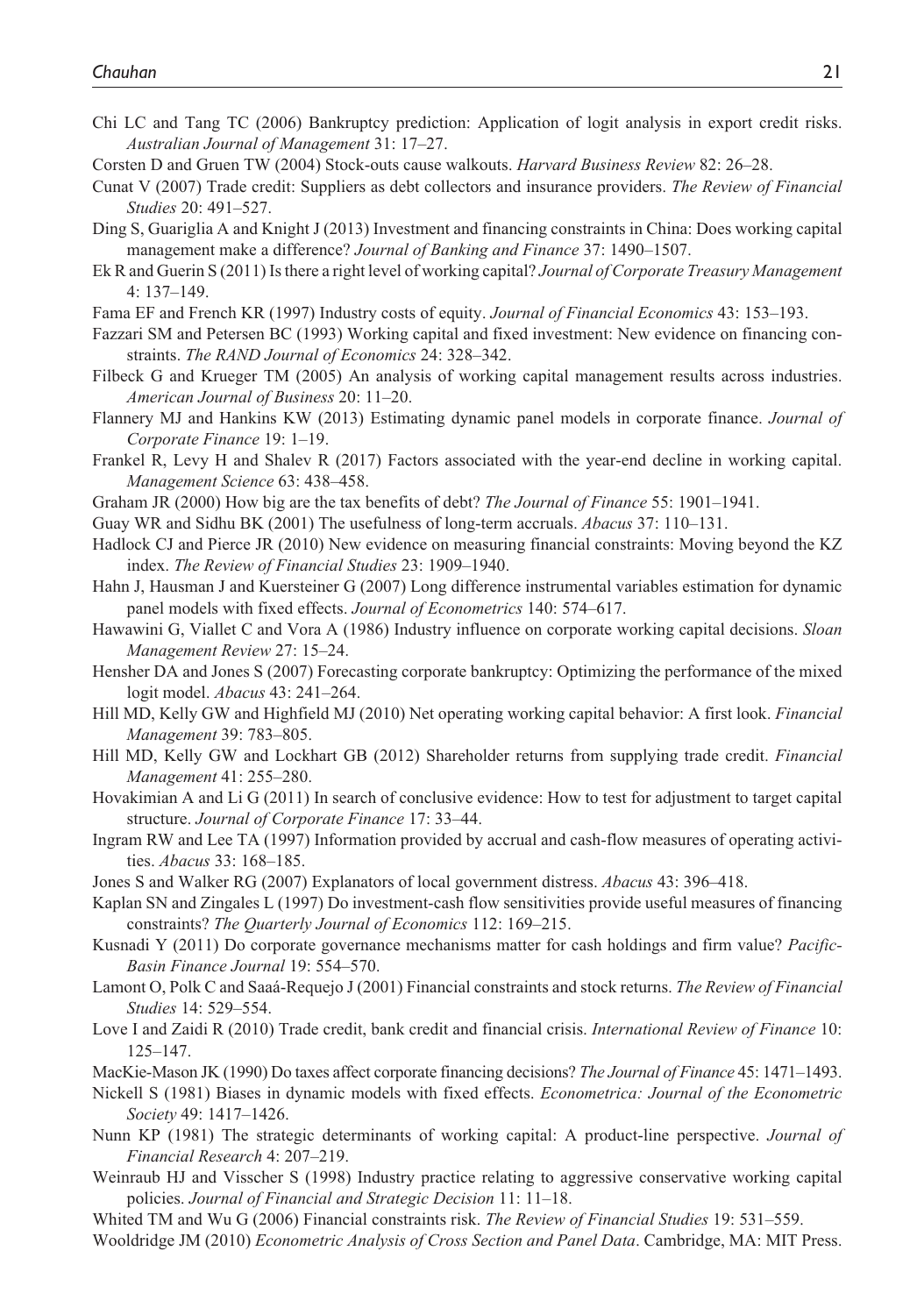| Appendix 1. Measurement and definition of variables. |                      |                                                                                                                                                                                                                                                                                                                                                                                     |
|------------------------------------------------------|----------------------|-------------------------------------------------------------------------------------------------------------------------------------------------------------------------------------------------------------------------------------------------------------------------------------------------------------------------------------------------------------------------------------|
| Variable                                             | Symbol               | Description                                                                                                                                                                                                                                                                                                                                                                         |
| Working capital<br>allocations                       | <b>NWCR</b>          | Firms' relative working capital allocations measured as the ratio of net operating working capital to net total asset<br>scaled by the median of this ratio for respective industries in a given year; estimated through equation (2)                                                                                                                                               |
| Change in working<br>capital                         | <b>ANWC</b>          | Change in working capital as a proportion of net operating working capital at the beginning of the year                                                                                                                                                                                                                                                                             |
| capital allocation<br>Median working                 | MED                  | Industry median ratio of net operating working capital to total net assets for a given period                                                                                                                                                                                                                                                                                       |
| Size                                                 |                      | Firms' size measured as the log of inflation-adjusted (to 2004 US\$) total book value of assets in millions of dollars                                                                                                                                                                                                                                                              |
| Asset tangibility                                    | 2022<br>2022<br>2022 | Asset tangibility measured as the ratio of net fixed assets to net total assets (total assets minus accounts payables)                                                                                                                                                                                                                                                              |
| Leverage                                             |                      | Leverage measured as the ratio of debt to net total assets                                                                                                                                                                                                                                                                                                                          |
| Age                                                  |                      | Age measured as the log of number of years since the stock price is available for the firm in Compustat                                                                                                                                                                                                                                                                             |
| Investments into                                     |                      | Investments into intangible assets measured as the ratio of research and development expenditure to net total assets                                                                                                                                                                                                                                                                |
| intangible assets                                    |                      |                                                                                                                                                                                                                                                                                                                                                                                     |
| Perceived risk                                       |                      | Perceived risk is measured as annualized standard deviation of monthly stock returns                                                                                                                                                                                                                                                                                                |
| Cash balances                                        | RSK<br>CASH<br>SV    | Cash balances measured as the ratio of cash and cash equivalent to net total assets                                                                                                                                                                                                                                                                                                 |
| Sales volatility                                     |                      | Sales volatility measured as the standard deviation of a firm's annual sales over the previous 5-year period. Annual sales<br>used in this calculation is in billions of dollars. Firm-year observations are included in the sample for a given year if the                                                                                                                         |
|                                                      |                      | firm has at least three observations during the previous 5-year period                                                                                                                                                                                                                                                                                                              |
| Sales growth                                         | ყ                    | Sales growth measured as growth in total sales over the previous year                                                                                                                                                                                                                                                                                                               |
| Financial soundness                                  | ALTZ                 | measured as 3.3 times EBIT (operating income) plus sales plus 1.4 times retained earnings plus 1.2 times (current assets<br>minus current liabilities) divided by net total assets. The Altman Z score measures the ex ante probability of distress<br>Financial soundness is captured through the modified Altman Z score proposed by MacKie-Mason (1990) and is<br>(Graham, 2000) |
| Asset turnover                                       | STA                  | Asset turnover measured as the ratio of total sales to net total assets                                                                                                                                                                                                                                                                                                             |
| Market share                                         | <b>MSHR</b>          | Market share measured as the ratio of total sales of the firms to total industry sales. Industries are classified according<br>to Fama-French 49 industry classification                                                                                                                                                                                                            |
| Profitability                                        | PRF                  | Profitability measured as the ratio of operating income before depreciation to net total assets                                                                                                                                                                                                                                                                                     |
| Capital expenditures                                 | ě                    | Capital expenditures measured as the difference in gross fixed assets over the previous year to net total assets                                                                                                                                                                                                                                                                    |
|                                                      |                      | (Continued)                                                                                                                                                                                                                                                                                                                                                                         |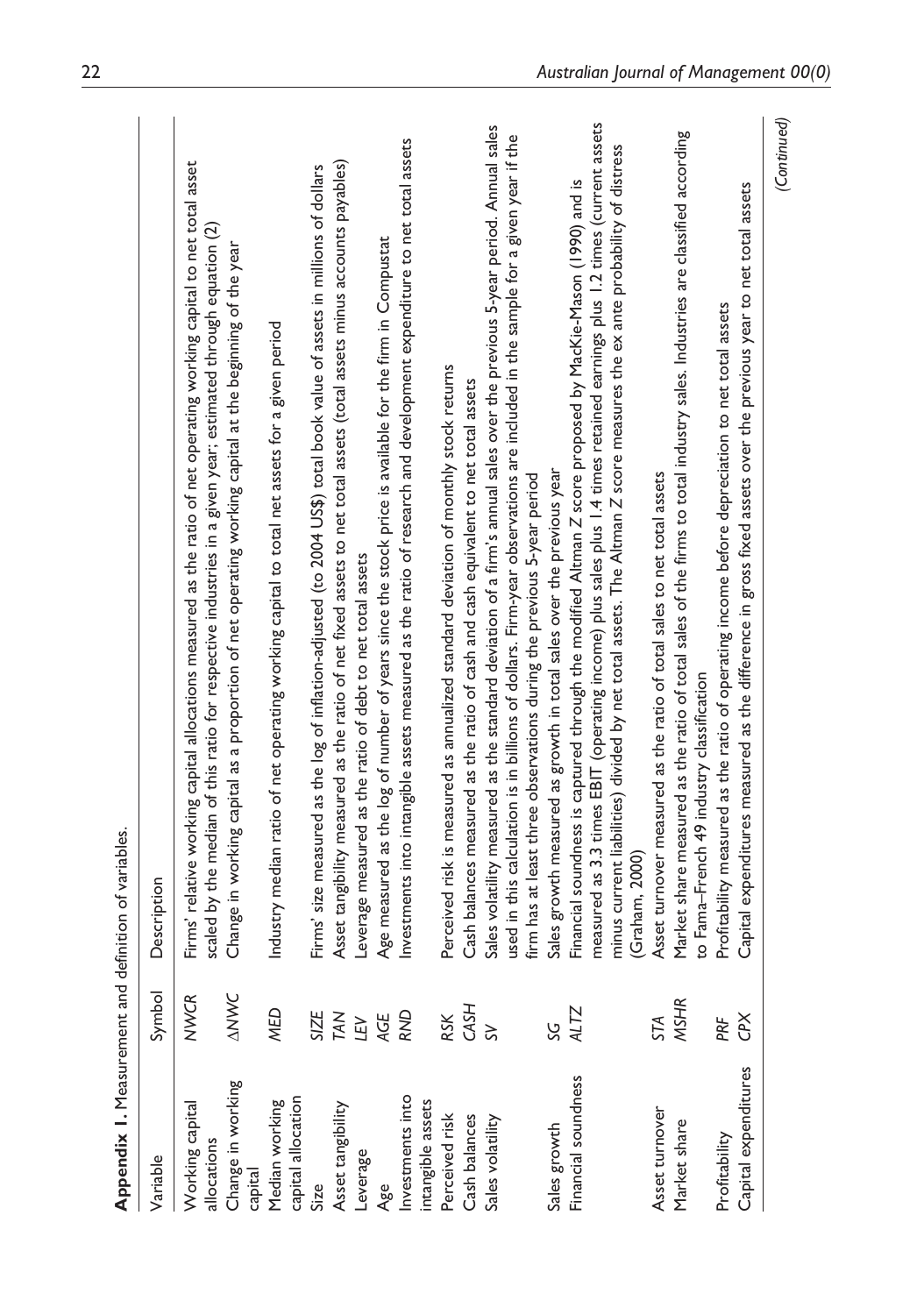| Appendix I. (Continued)                    |                             |                                                                                                                                                                                                                                                                                                                                                                                                                                                                                                                                                |
|--------------------------------------------|-----------------------------|------------------------------------------------------------------------------------------------------------------------------------------------------------------------------------------------------------------------------------------------------------------------------------------------------------------------------------------------------------------------------------------------------------------------------------------------------------------------------------------------------------------------------------------------|
| Variable                                   | Symbol                      | Description                                                                                                                                                                                                                                                                                                                                                                                                                                                                                                                                    |
| Acquisitions<br>SA index                   | SAind<br><b>ACQ</b>         | 0.737 $\times$ SIZE) + (0.043 $\times$ SIZE <sup>2</sup> ) –(0.040 $\times$ AGE), where SIZE is the log of inflation-adjusted total assets (in million dollars)<br>SA index is proposed by Hadlock and Pierce (2010) as a measure of financial constraints, which is computed as ( $-$<br>Acquisitions measured as acquisitions (obtained from cash flow statement item no. A129) to net total assets<br>and AGE is the number of years since the stock price is available for the firm in Compustat                                           |
| KZ index                                   | KZind                       | summation of long-term and short-term debt, <i>Capital</i> as the summation of debt and shareholder's equity, and Div as the<br>Property, Plant, and Equipment, CF is measured as Income before extraordinary items + Depreciation, Q as [Total<br>assets + (Market value as of December year t- l)–Common equity–Deferred taxes]/Total assets, Debt as the<br>-1.002(CF/K) + 0.283(Q) + 3.139(Debt/Capital) - 39.368(Div/K) - 1.315(CASH/K), where K represents lagged<br>The KZ index, as reported by Lamont et al. (2001), is calculated as |
| WW index                                   | WWind                       | The Whited–Wu index is defined as (=0.09) × CP) –(0.02) × DD) + (0.09) × LTD/A) –(0.044 × LNTA) + (0.1 × LSG) –<br>0. LTD/A is the long-term debt to total assets, LNTA is the log of total assets, ISG is the three-digit SIC industry sales<br>(0.035 $\times$ SG), where DD is the dummy variable for dividend-paying firms set to be 1 if the firm pays dividend or else<br>summation of common and preferred dividends<br>growth                                                                                                          |
| erm spread<br>Libor rate                   | <b>LIBOR</b><br><b>TSPR</b> | Term spread measured as the average of the monthly term spread. The term spread is defined as the difference<br>Libor rate measured as the annual average of 3-month LIBOR rate; obtained from the FRED database<br>between the 10-year and 1-year constant maturity treasury rates; obtained from the FRED database                                                                                                                                                                                                                           |
| Credit spread                              | <b>CSPR</b>                 | Credit spread measured as the spread between Moody's Aaa and Baa Corporate Bond yields as a proxy for general<br>credit risk; obtained from the FRED database                                                                                                                                                                                                                                                                                                                                                                                  |
| Real GDP growth<br>Stock market<br>returns | <b>GDPG</b><br>MKT          | Real GDP growth measured as the annual percentage change in real GDP; obtained from the FRED database<br>Stock market returns measured as the annualized returns on S&P 500 index using data on monthly returns                                                                                                                                                                                                                                                                                                                                |
| GDP: gross domestic product.               |                             |                                                                                                                                                                                                                                                                                                                                                                                                                                                                                                                                                |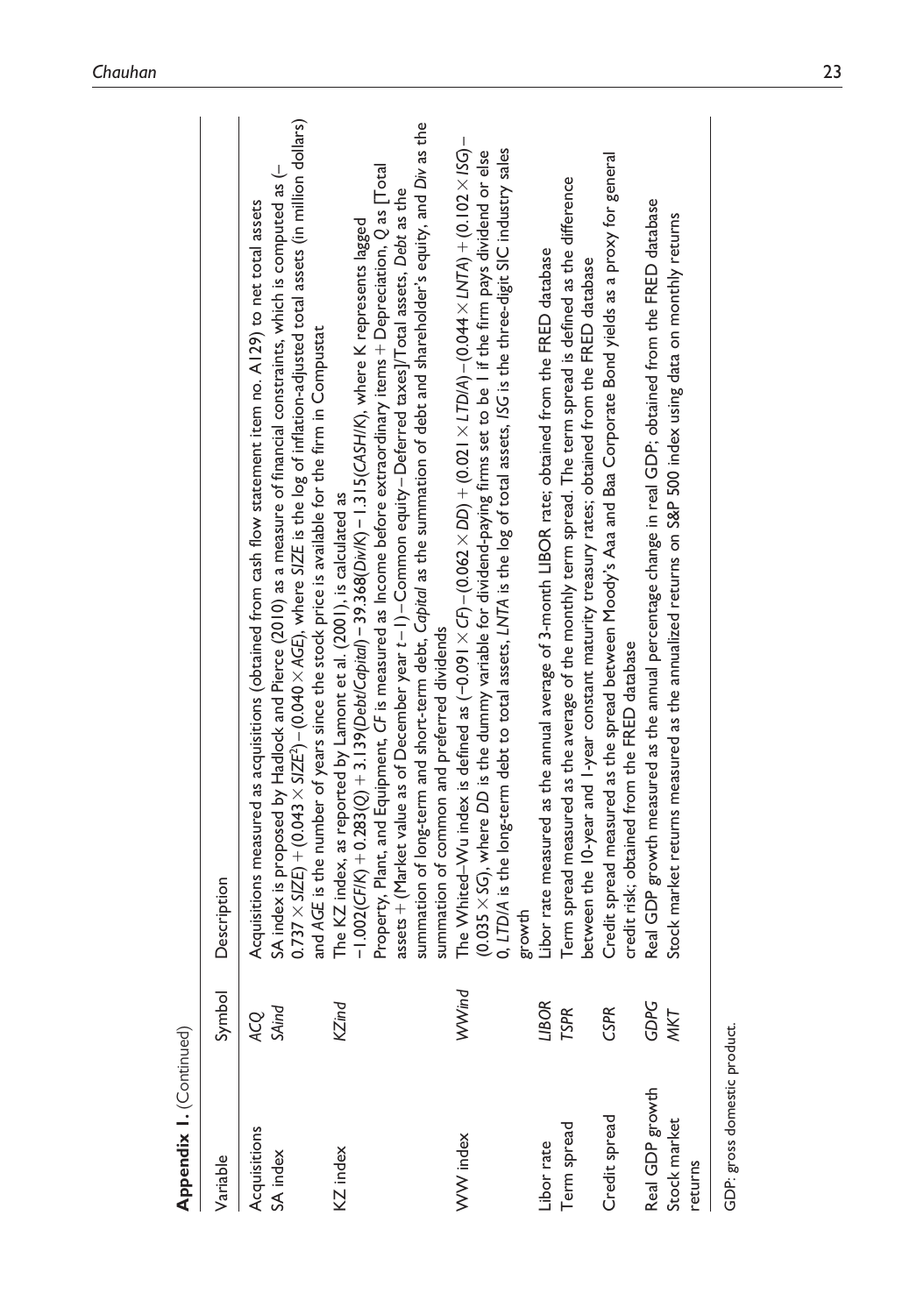|                                                                                                                                                                                                                                                                                                                                                                                            | <b>Appendix 2. Descriptive statistics</b> |          | for variables of interest |        |                 |      |                            |                |        |                                                                                                                                                                                                                                                                                                    |
|--------------------------------------------------------------------------------------------------------------------------------------------------------------------------------------------------------------------------------------------------------------------------------------------------------------------------------------------------------------------------------------------|-------------------------------------------|----------|---------------------------|--------|-----------------|------|----------------------------|----------------|--------|----------------------------------------------------------------------------------------------------------------------------------------------------------------------------------------------------------------------------------------------------------------------------------------------------|
| Variable                                                                                                                                                                                                                                                                                                                                                                                   | Full sample $(N=8$                        | 5,881)   |                           |        |                 |      | Constant sample (N = 6048) |                |        |                                                                                                                                                                                                                                                                                                    |
|                                                                                                                                                                                                                                                                                                                                                                                            | Mean                                      | <b>G</b> | $\overline{O}$            | Median | $\tilde{\rm o}$ | Mean | GS                         | $\overline{O}$ | Median | $\tilde{\rm o}$                                                                                                                                                                                                                                                                                    |
| <b>NWCR</b>                                                                                                                                                                                                                                                                                                                                                                                | 1.707                                     |          |                           |        |                 |      |                            |                |        | $\begin{array}{cccccccccccccccccccccccccccccccccc} 55.7 & 0.00 & 0.00 & 0.00 & 0.00 & 0.00 & 0.00 & 0.00 & 0.00 & 0.00 & 0.00 & 0.00 & 0.00 & 0.00 & 0.00 & 0.00 & 0.00 & 0.00 & 0.00 & 0.00 & 0.00 & 0.00 & 0.00 & 0.00 & 0.00 & 0.00 & 0.00 & 0.00 & 0.00 & 0.00 & 0.00 & 0.00 & 0.00 & 0.00 & $ |
|                                                                                                                                                                                                                                                                                                                                                                                            |                                           |          |                           |        |                 |      |                            |                |        |                                                                                                                                                                                                                                                                                                    |
| $\begin{array}{l} 24 \leq \frac{1}{2} \leq \frac{1}{2} \leq \frac{1}{2} \leq \frac{1}{2} \leq \frac{1}{2} \leq \frac{1}{2} \leq \frac{1}{2} \leq \frac{1}{2} \leq \frac{1}{2} \leq \frac{1}{2} \leq \frac{1}{2} \leq \frac{1}{2} \leq \frac{1}{2} \leq \frac{1}{2} \leq \frac{1}{2} \leq \frac{1}{2} \leq \frac{1}{2} \leq \frac{1}{2} \leq \frac{1}{2} \leq \frac{1}{2} \leq \frac{1}{2}$ |                                           |          |                           |        |                 |      |                            |                |        |                                                                                                                                                                                                                                                                                                    |
|                                                                                                                                                                                                                                                                                                                                                                                            |                                           |          |                           |        |                 |      |                            |                |        |                                                                                                                                                                                                                                                                                                    |
|                                                                                                                                                                                                                                                                                                                                                                                            |                                           |          |                           |        |                 |      |                            |                |        |                                                                                                                                                                                                                                                                                                    |
|                                                                                                                                                                                                                                                                                                                                                                                            |                                           |          |                           |        |                 |      |                            |                |        |                                                                                                                                                                                                                                                                                                    |
|                                                                                                                                                                                                                                                                                                                                                                                            |                                           |          |                           |        |                 |      |                            |                |        |                                                                                                                                                                                                                                                                                                    |
|                                                                                                                                                                                                                                                                                                                                                                                            |                                           |          |                           |        |                 |      |                            |                |        |                                                                                                                                                                                                                                                                                                    |
|                                                                                                                                                                                                                                                                                                                                                                                            |                                           |          |                           |        |                 |      |                            |                |        |                                                                                                                                                                                                                                                                                                    |
|                                                                                                                                                                                                                                                                                                                                                                                            |                                           |          |                           |        |                 |      |                            |                |        |                                                                                                                                                                                                                                                                                                    |
|                                                                                                                                                                                                                                                                                                                                                                                            |                                           |          |                           |        |                 |      |                            |                |        |                                                                                                                                                                                                                                                                                                    |
|                                                                                                                                                                                                                                                                                                                                                                                            |                                           |          |                           |        |                 |      |                            |                |        |                                                                                                                                                                                                                                                                                                    |
|                                                                                                                                                                                                                                                                                                                                                                                            |                                           |          |                           |        |                 |      |                            |                |        |                                                                                                                                                                                                                                                                                                    |
|                                                                                                                                                                                                                                                                                                                                                                                            |                                           |          |                           |        |                 |      |                            |                |        |                                                                                                                                                                                                                                                                                                    |
|                                                                                                                                                                                                                                                                                                                                                                                            |                                           |          |                           |        |                 |      |                            |                |        |                                                                                                                                                                                                                                                                                                    |
|                                                                                                                                                                                                                                                                                                                                                                                            |                                           |          |                           |        |                 |      |                            |                |        |                                                                                                                                                                                                                                                                                                    |
|                                                                                                                                                                                                                                                                                                                                                                                            |                                           |          |                           |        |                 |      |                            |                |        |                                                                                                                                                                                                                                                                                                    |
|                                                                                                                                                                                                                                                                                                                                                                                            |                                           |          |                           |        |                 |      |                            |                |        |                                                                                                                                                                                                                                                                                                    |
|                                                                                                                                                                                                                                                                                                                                                                                            |                                           |          |                           |        |                 |      |                            |                |        |                                                                                                                                                                                                                                                                                                    |
|                                                                                                                                                                                                                                                                                                                                                                                            |                                           |          |                           |        |                 |      |                            |                |        |                                                                                                                                                                                                                                                                                                    |
|                                                                                                                                                                                                                                                                                                                                                                                            |                                           |          |                           |        |                 |      |                            |                |        |                                                                                                                                                                                                                                                                                                    |
|                                                                                                                                                                                                                                                                                                                                                                                            | 0.097                                     |          |                           |        |                 |      |                            |                |        |                                                                                                                                                                                                                                                                                                    |
| SD: standard deviation.                                                                                                                                                                                                                                                                                                                                                                    |                                           |          |                           |        |                 |      |                            |                |        |                                                                                                                                                                                                                                                                                                    |